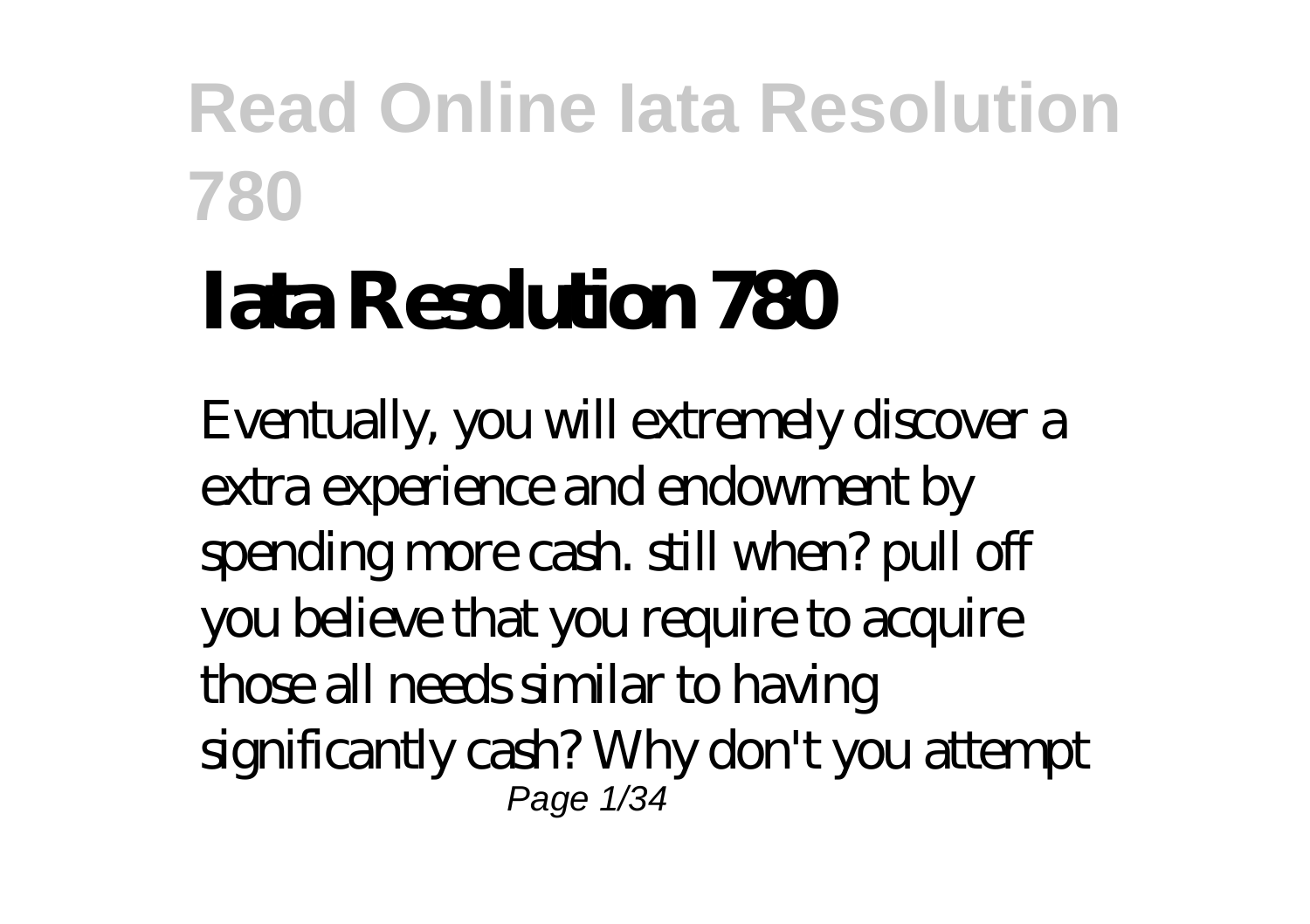to acquire something basic in the beginning? That's something that will lead you to comprehend even more just about the globe, experience, some places, taking into account history, amusement, and a lot more?

It is your enormously own grow old to Page 2/34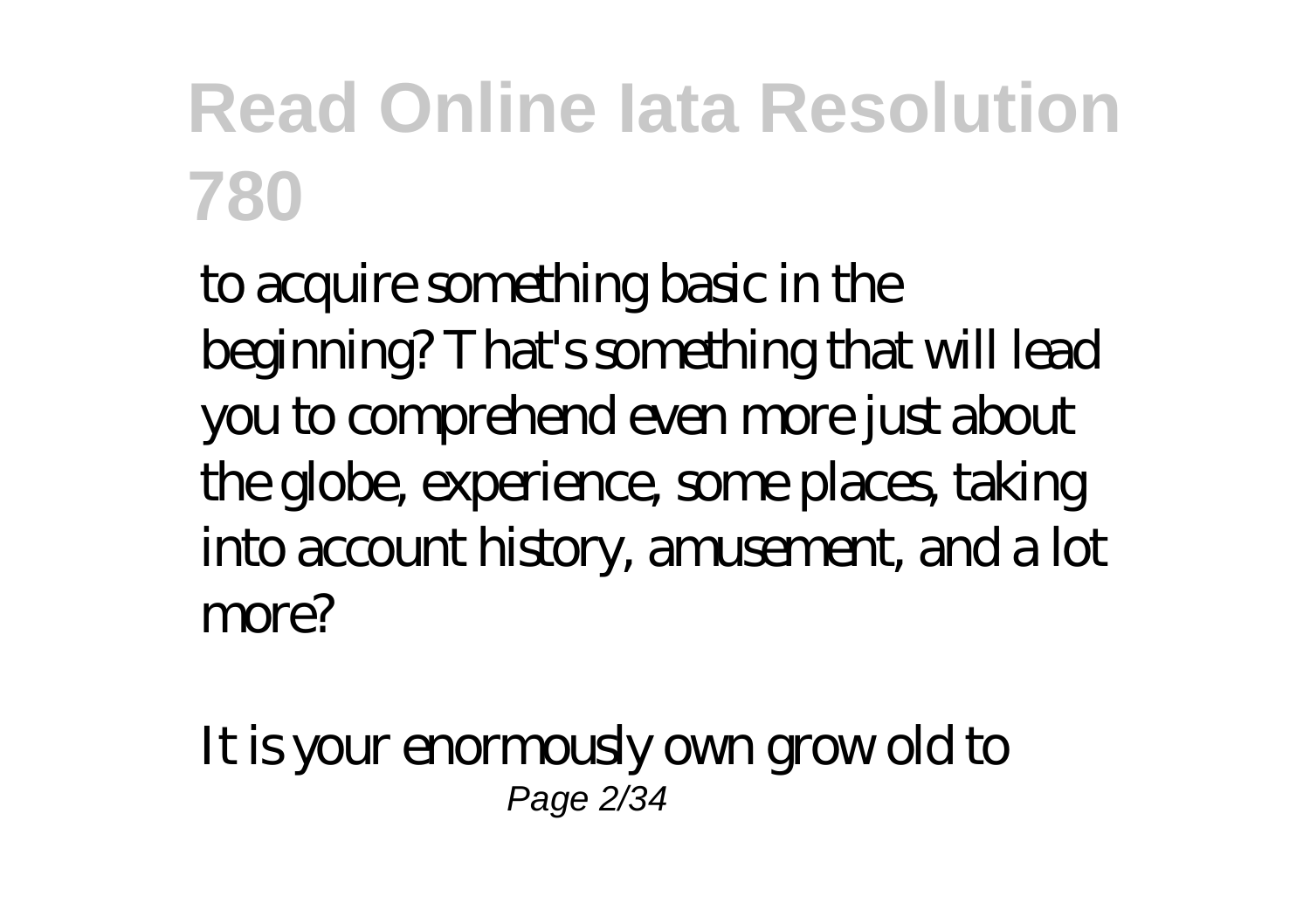proceed reviewing habit. along with guides you could enjoy now is **iata resolution 780**  $b$ elow.

Description of the IATA DGR 59th Edition IATA 753 Baggage Resolution IATA and the Travel Industry How Airlines Price Flights IATA Areas of the Page 3/34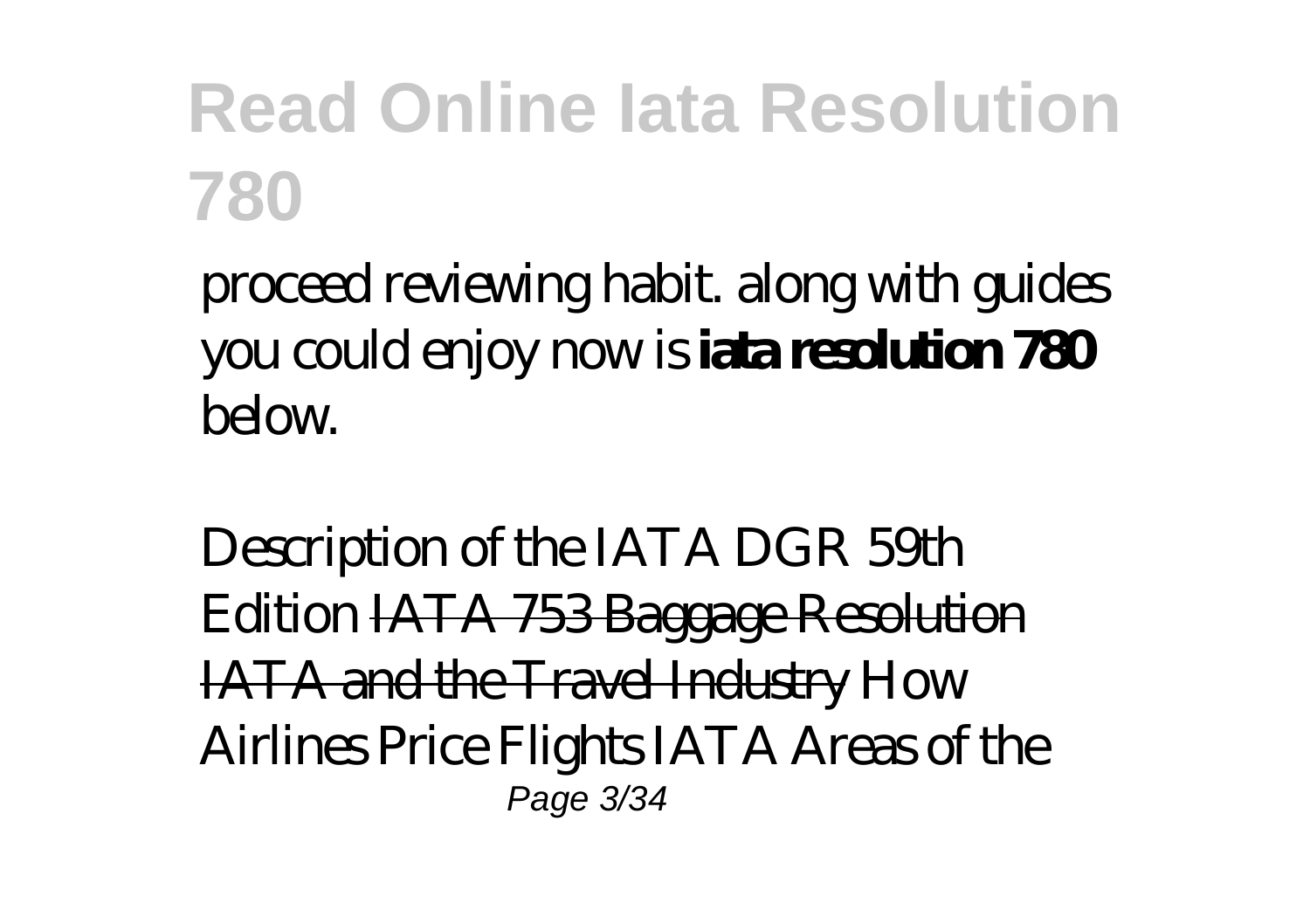World End to end baggage process RFID Baggage Tracking Webinar of IATA General Awareness for Bank Exams - GAinful series - Important news of the week (Mar 18 – Mar 24) *Literary Elements* Unboxing #QRCODE READER Panda IATA's Unruly Passenger Prevention and Response course Page 4/34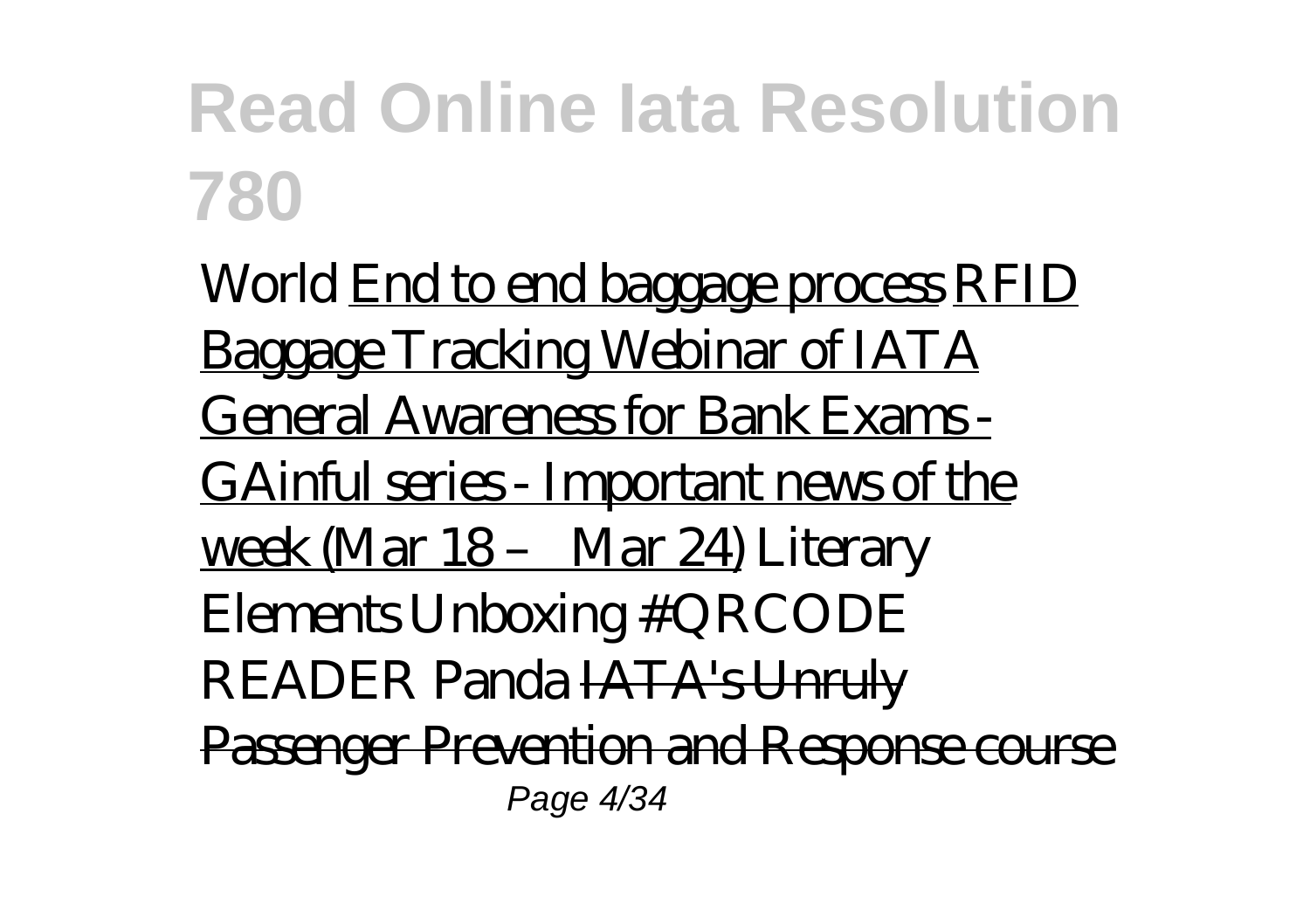#### **TIMATIC: Correct Passenger Travel Restrictions Information (Webinar)** IATA | What is IATA - Explained | IATA  $\overline{a}$

Frankfinn in association with Jet Airways, In-flight Training for students.Starting Salaries after IATA certification Explained by Ajay Kurseja, Director, Page 5/34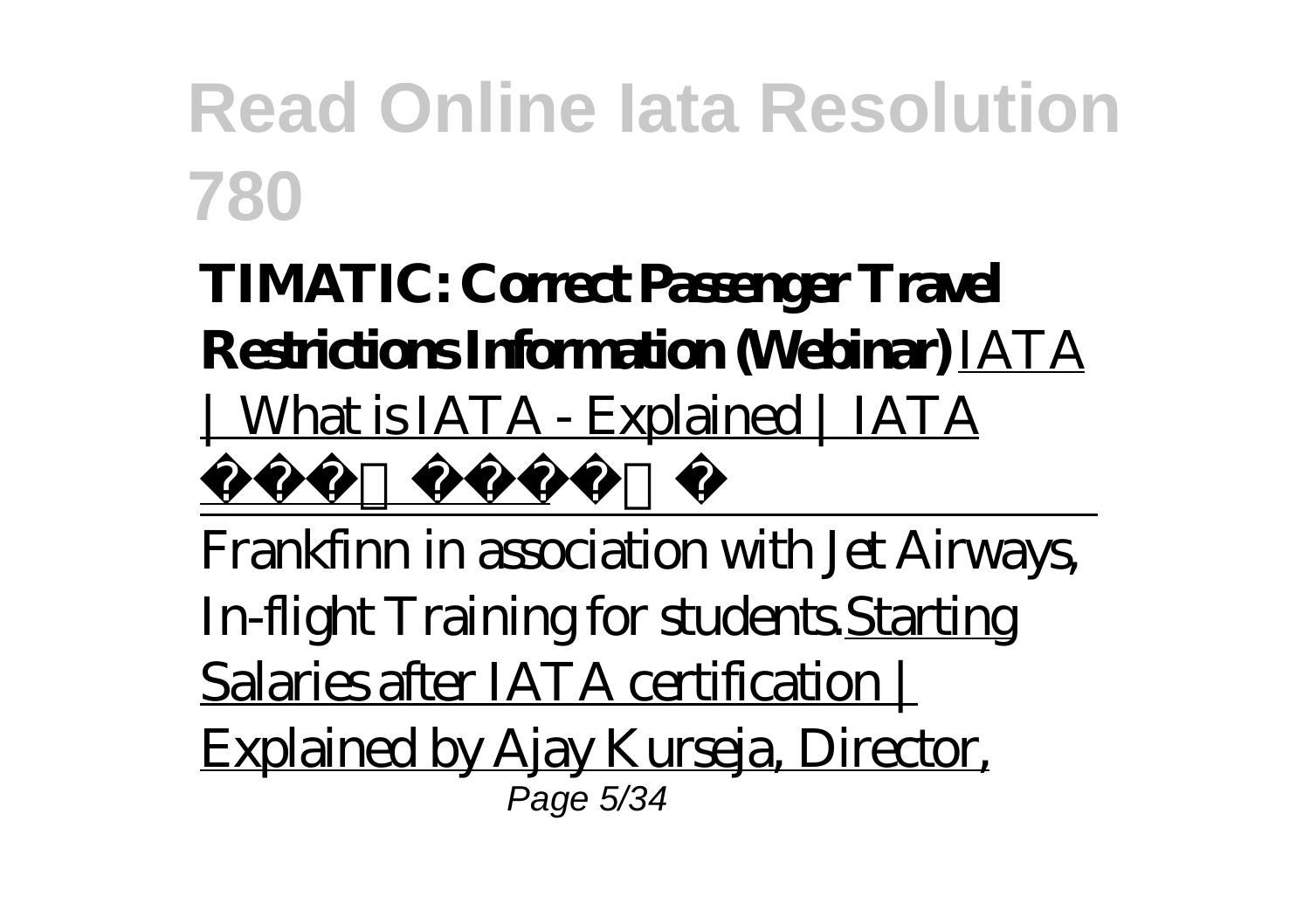#### ITTI **How airline distribution works | Global Distribution Systems | New Distribution Capability (NDC)**

How to Become a Travel Agent from Home - Travel Agent Jobs From Home *SCREEN PRINTING 9 COLOR 3 POSITION WATER BASED INK* Introducing NDC - What is NDC? (Part 1) Page 6/34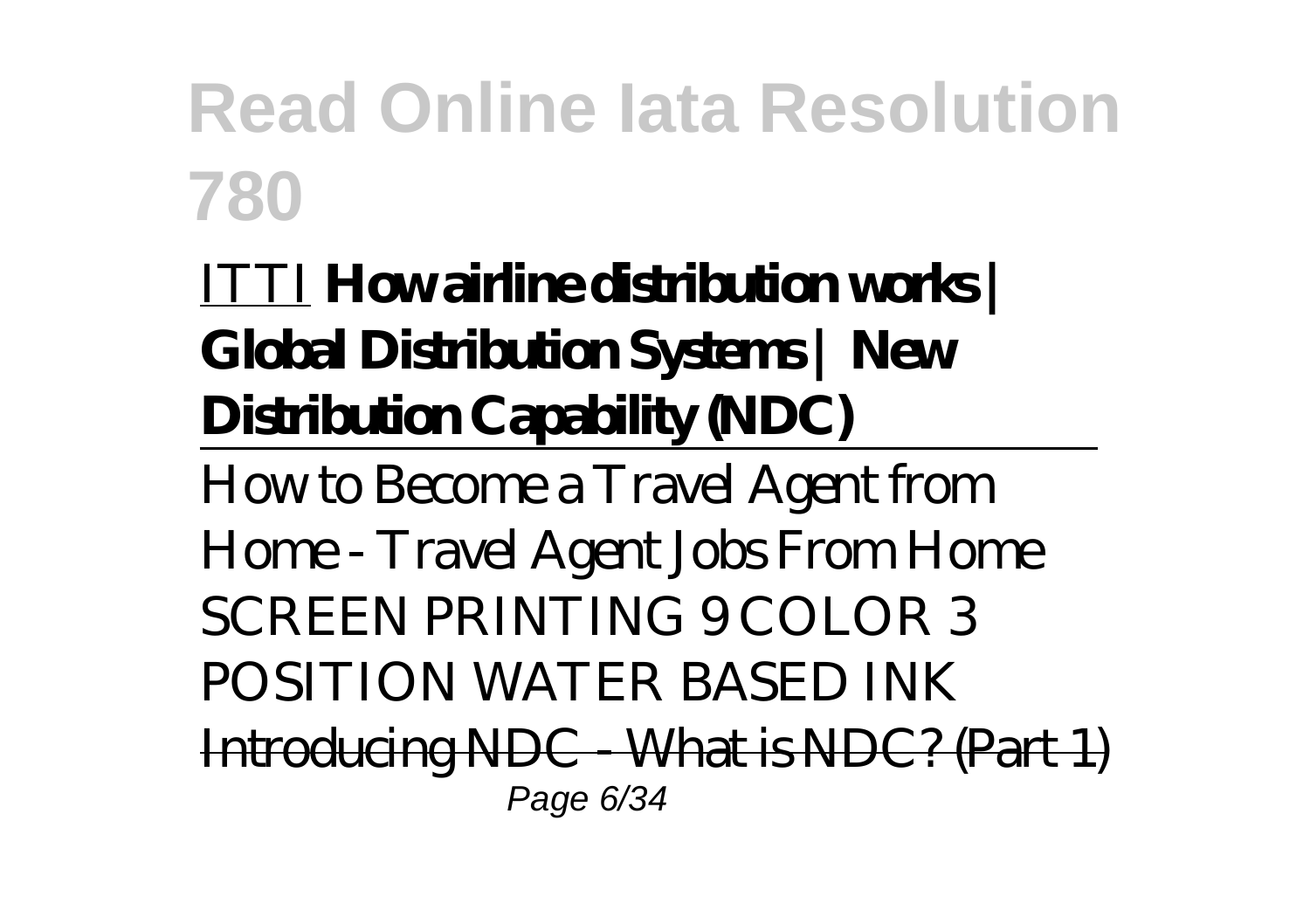Reshaping the Passenger Experience Disruption Management Service Excellence or Firefighting IATA Courses New BSPlink *30 October The Indian Express Editorial Discussion/ Analysis + Essay and Interview/IAS/PCS IATA Training - Station/Ground Handling Management course* Page 7/34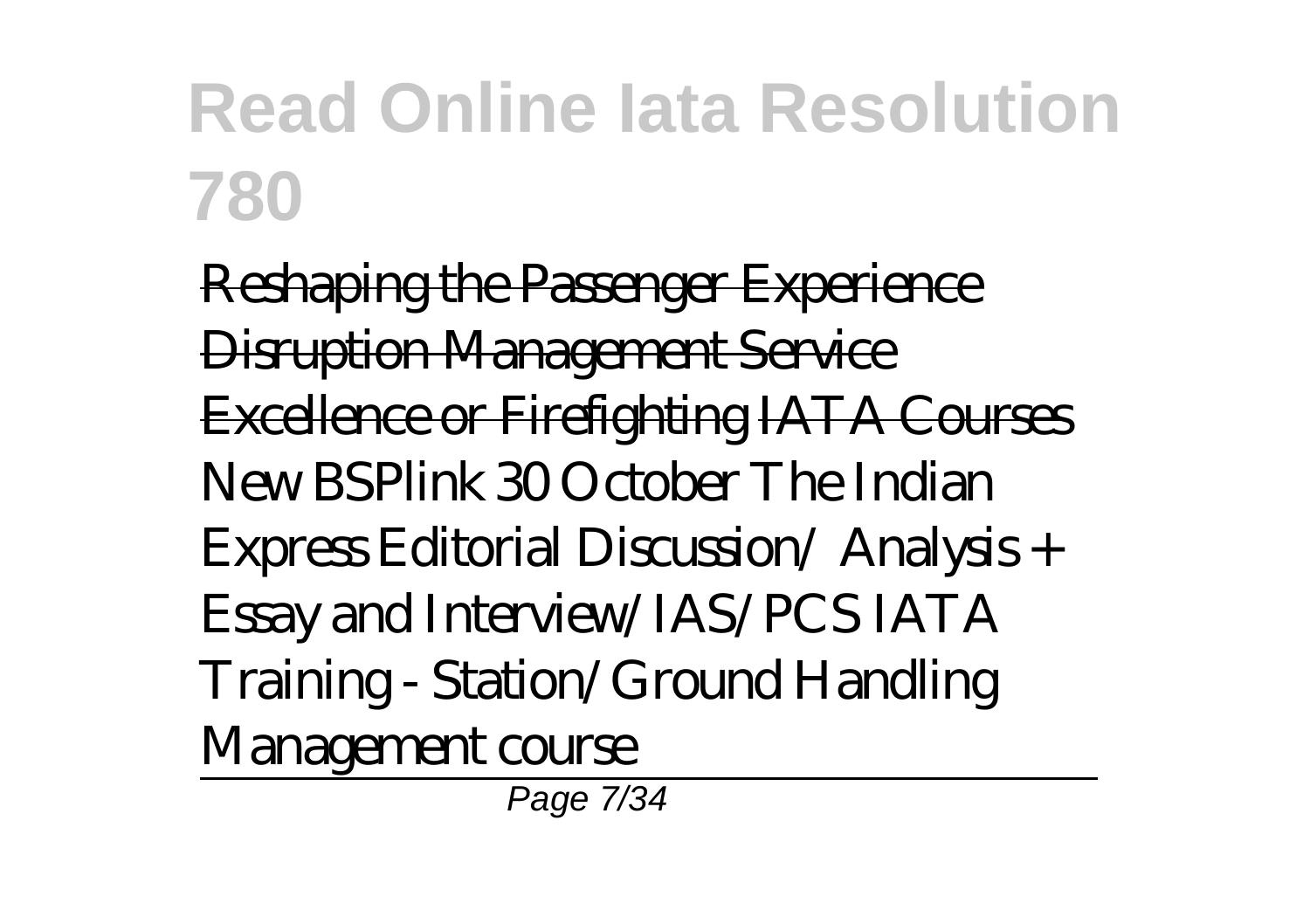Air Retailing - PSS agnostic IATA NDC based Gateway

Live from IATA WFS 2015: Revenue Accounting After NDC*IATA Airline Cabin Crew Training Diploma Course for a Career as Airline Cabin Crew or Flight Steward Air Ticketing Practical Training | Air Ticketing Diploma No IATA | GDS* Page 8/34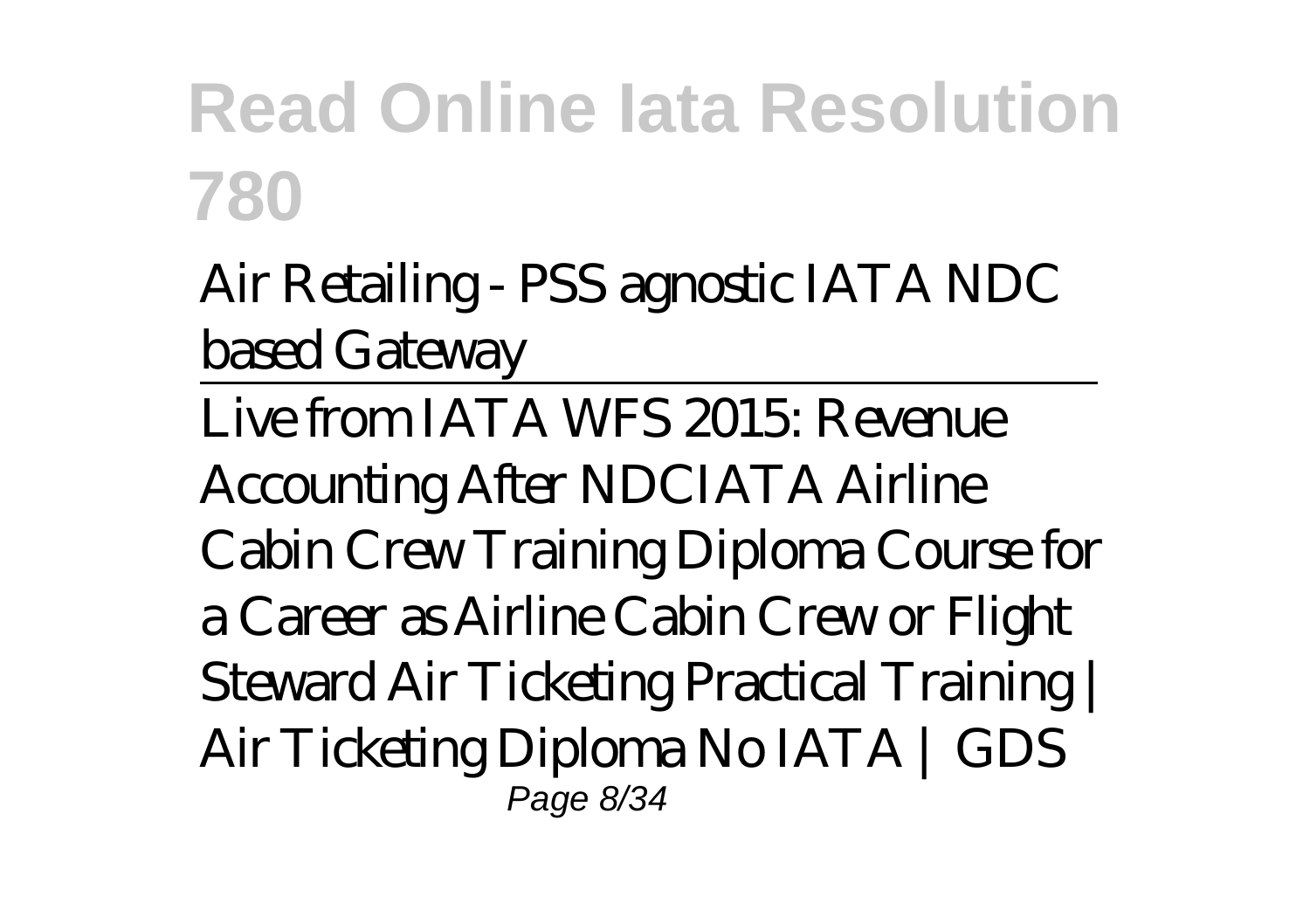#### *Training Fujifilm Flenex Flexo Plate Imaging and Processing* **What is Timatic** *Iata Resolution 780* Resolution 765 - Interline Connecting Time Intervals - Passenger and Checked Baggage Resolution 769 - Baggage Tag Issuer Codes (BTIC) Resolution 780 - Form of Interline Traffic Agreement - Page  $9/34$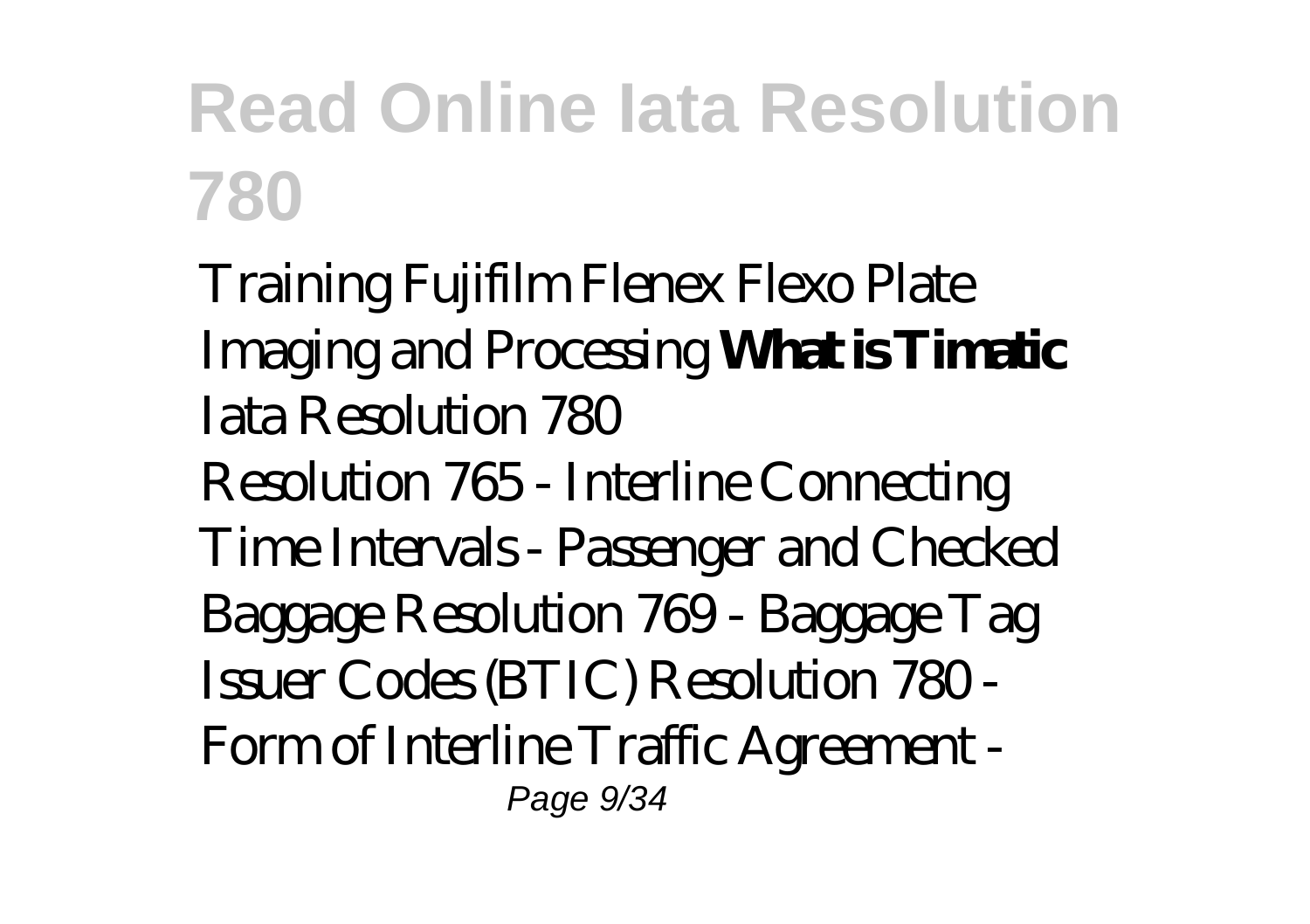#### Passenger

*IATA - Baggage Standards* Online Library Iata Resolution 780 the iata resolution 780, it is very simple then, in the past currently we extend the associate to Iata Resolution 780 alexander.sdemidov.me A resolution Page 10/34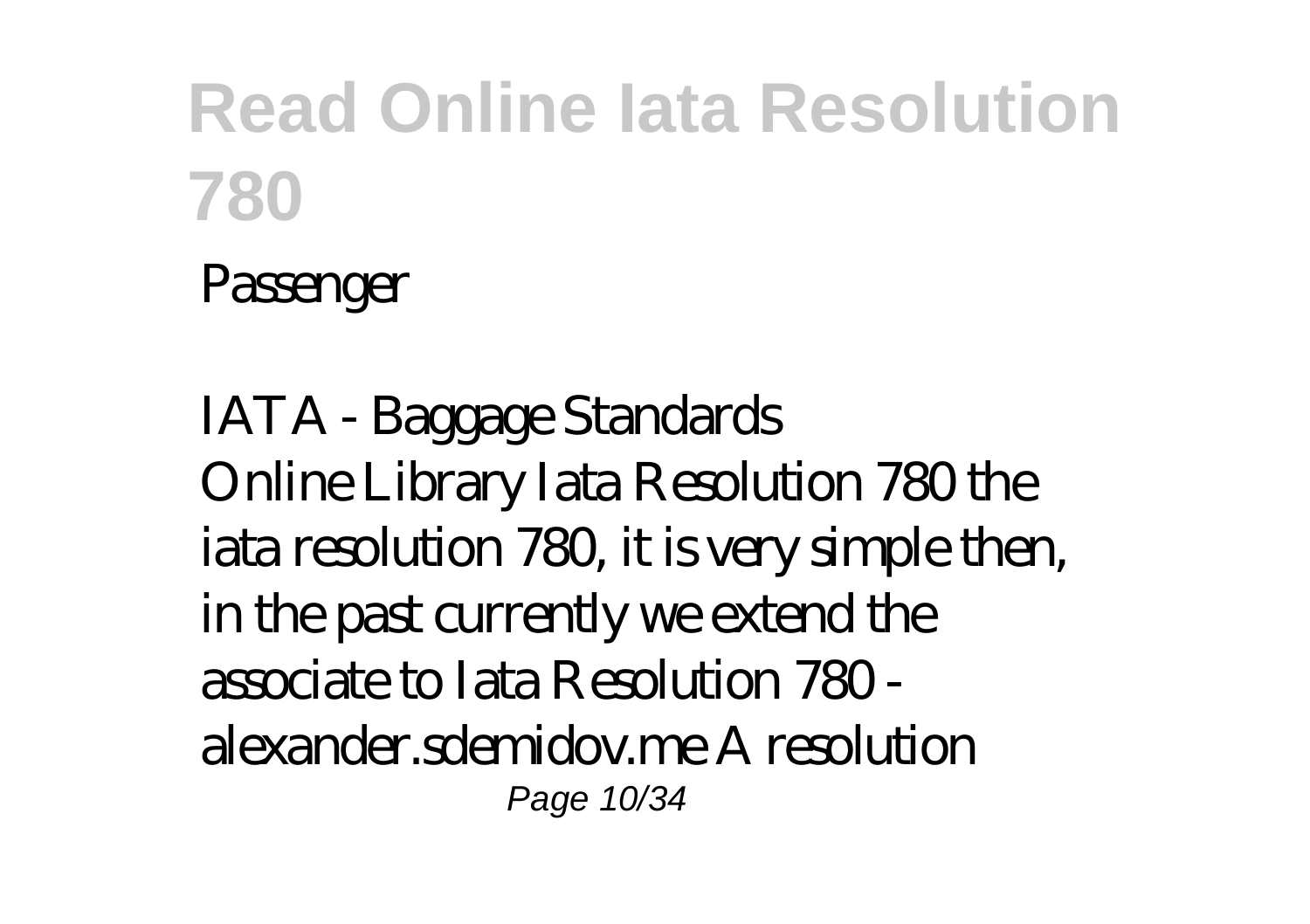provides terms and conditions that applicants and Accredited Agents must comply with to undertake sales on behalf of IATA member airlines.

*Iata Resolution 780 - builder2.hpdcollaborative.org* A resolution provides terms and conditions Page 11/34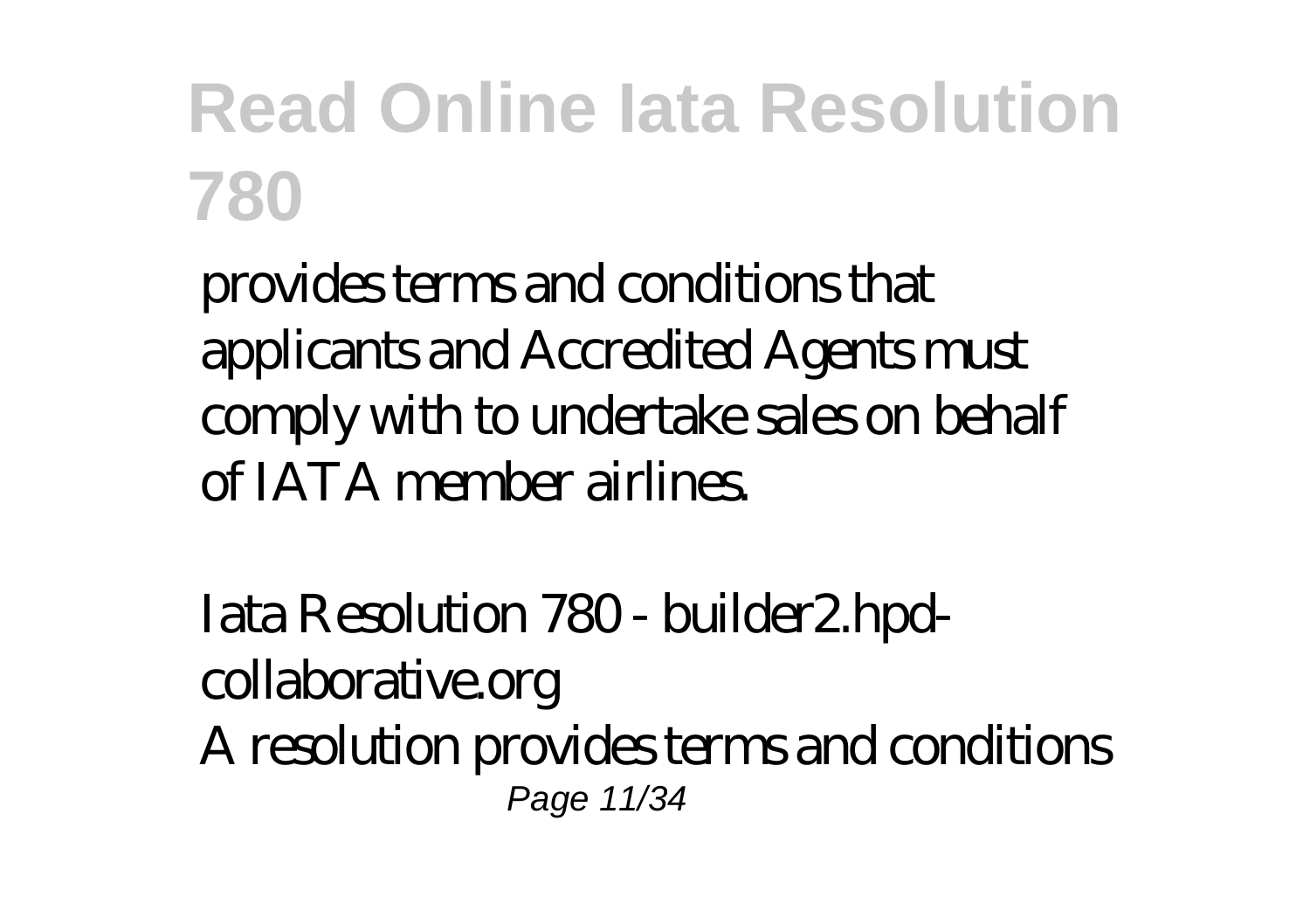that applicants and Accredited Agents must comply with to undertake sales on behalf of IATA member airlines. The Resource Center below contains all of the currently effective Resolutions of the IATA Passenger Agency Conference .

*IATA - PAC Resolutions* Page 12/34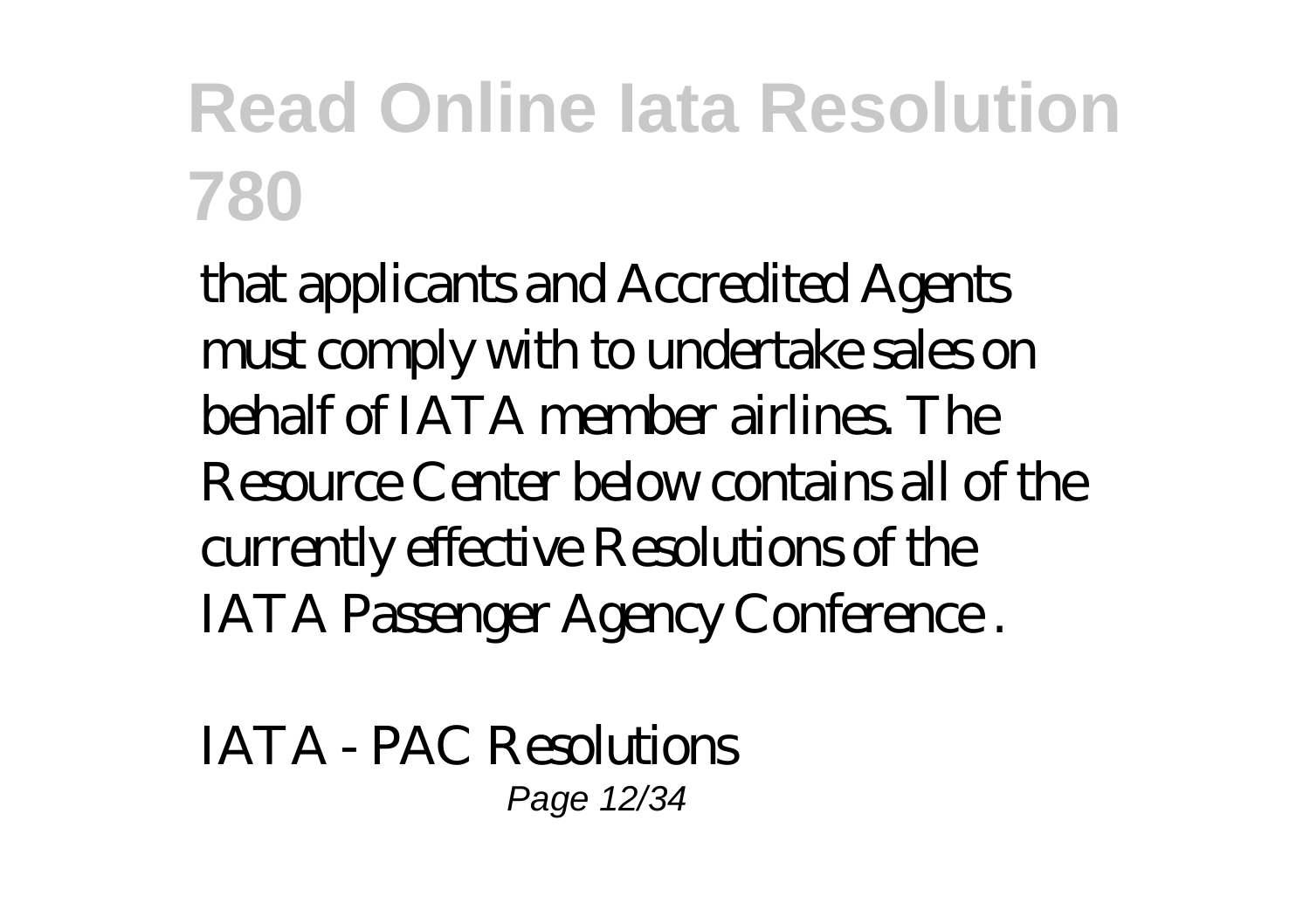Title: Iata Resolution 780 Author: media.ctsnet.org-Matthias Meister-2020-09-04-09-26-27 Subject: Iata Resolution 780 Keywords: Iata Resolution 780,Download Iata Resolution 780,Free download Iata Resolution 780,Iata Resolution 780 PDF Ebooks, Read Iata Resolution 780 PDF Books,Iata Page 13/34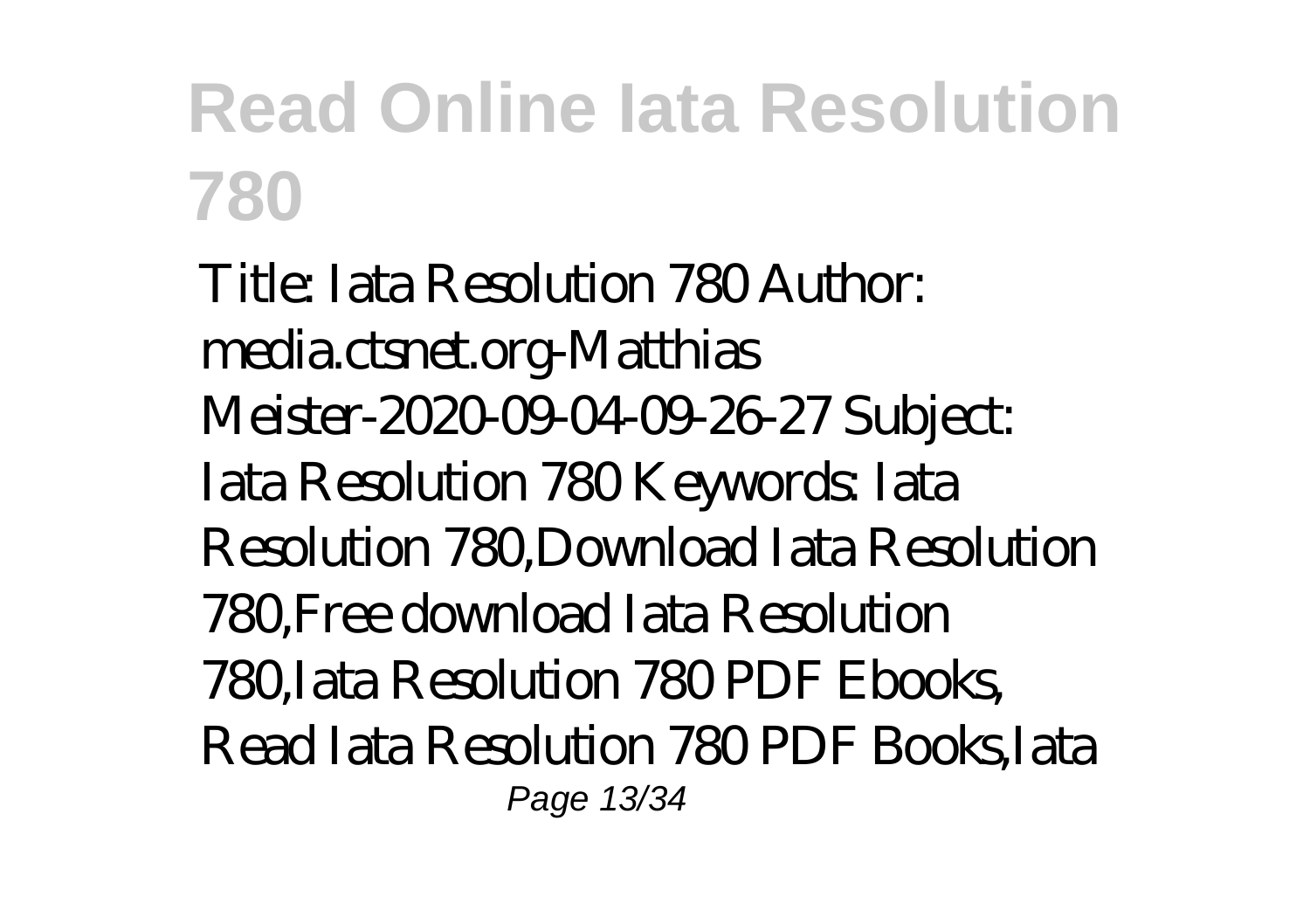Resolution 780 PDF Ebooks,Free Ebook Iata Resolution 780, Free PDF Iata Resolution 780,Read Iata Resolution 780

...

*Iata Resolution 780 - media.ctsnet.org* Resolution 780 Iata Resolution 780 Resolution 780—Attachment 'A' 110 Page 14/34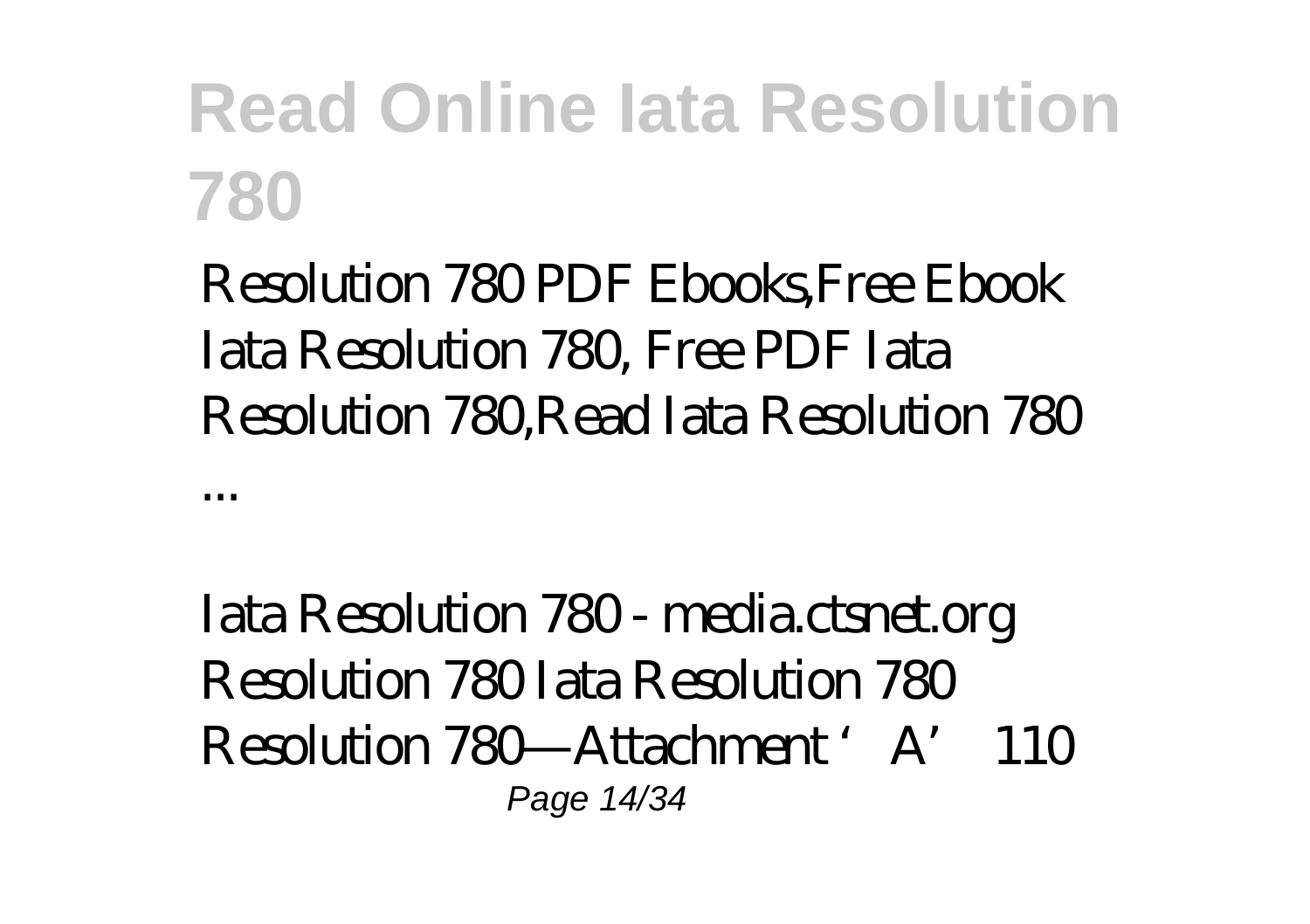"BAGGAGE TAG, INTERLINE" is the tag form currently approved by the A4A and/or IATA for interline use and issued by the originating airline for the identifi-cation of through checked interline baggage 111 "CLAIM" is a written demand for Iata Resolution 780 - 0900taxiservice.nl [EPUB] Iata Resolution Page 15/34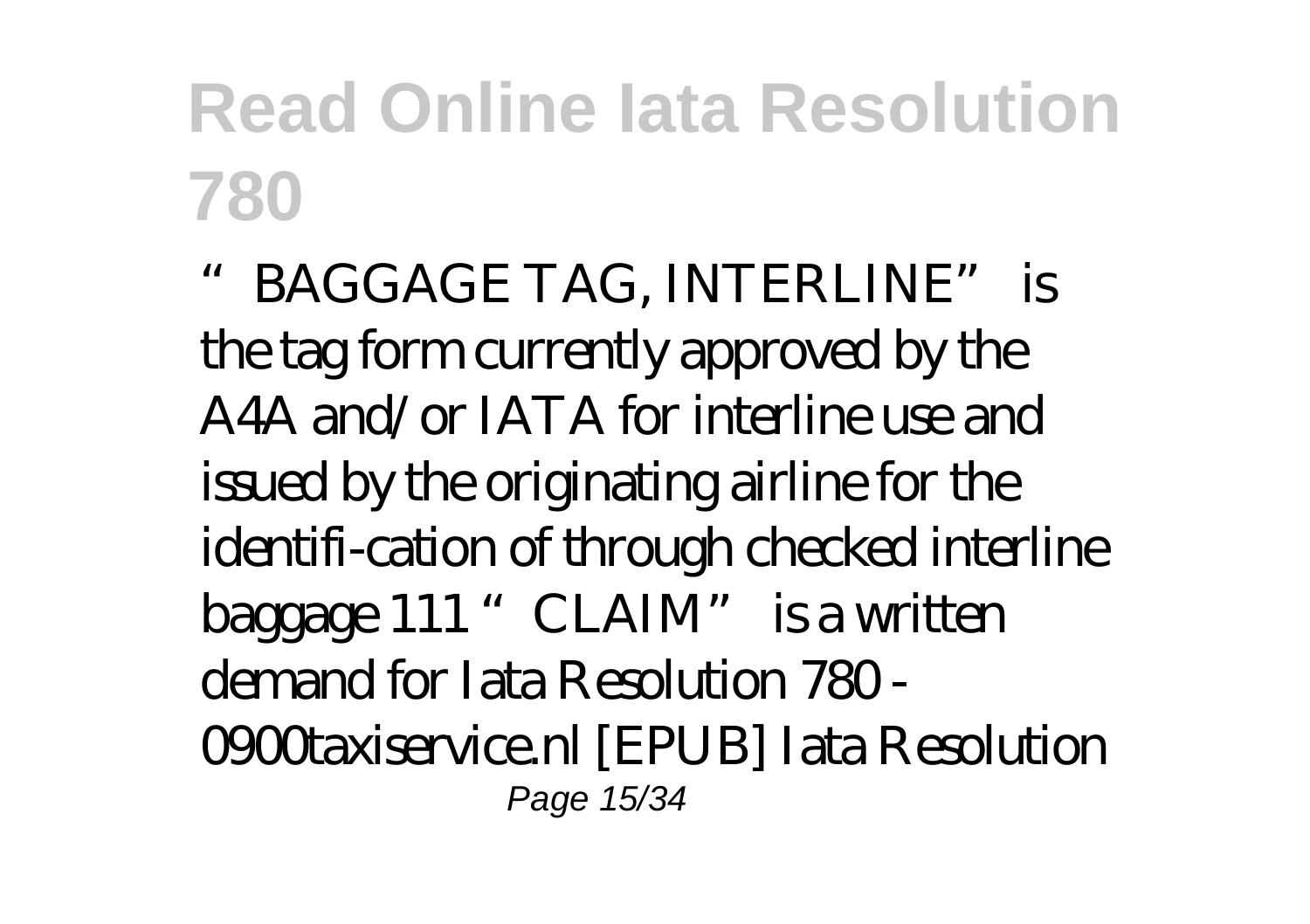#### *Iata Resolution 780 - h2opalermo.it* for them In some cases, you likewise get not discover the declaration iata resolution 780 that you ... [Books] Iata Resolution 780 iata resolution 780 are a good way to achieve details about operating Page 16/34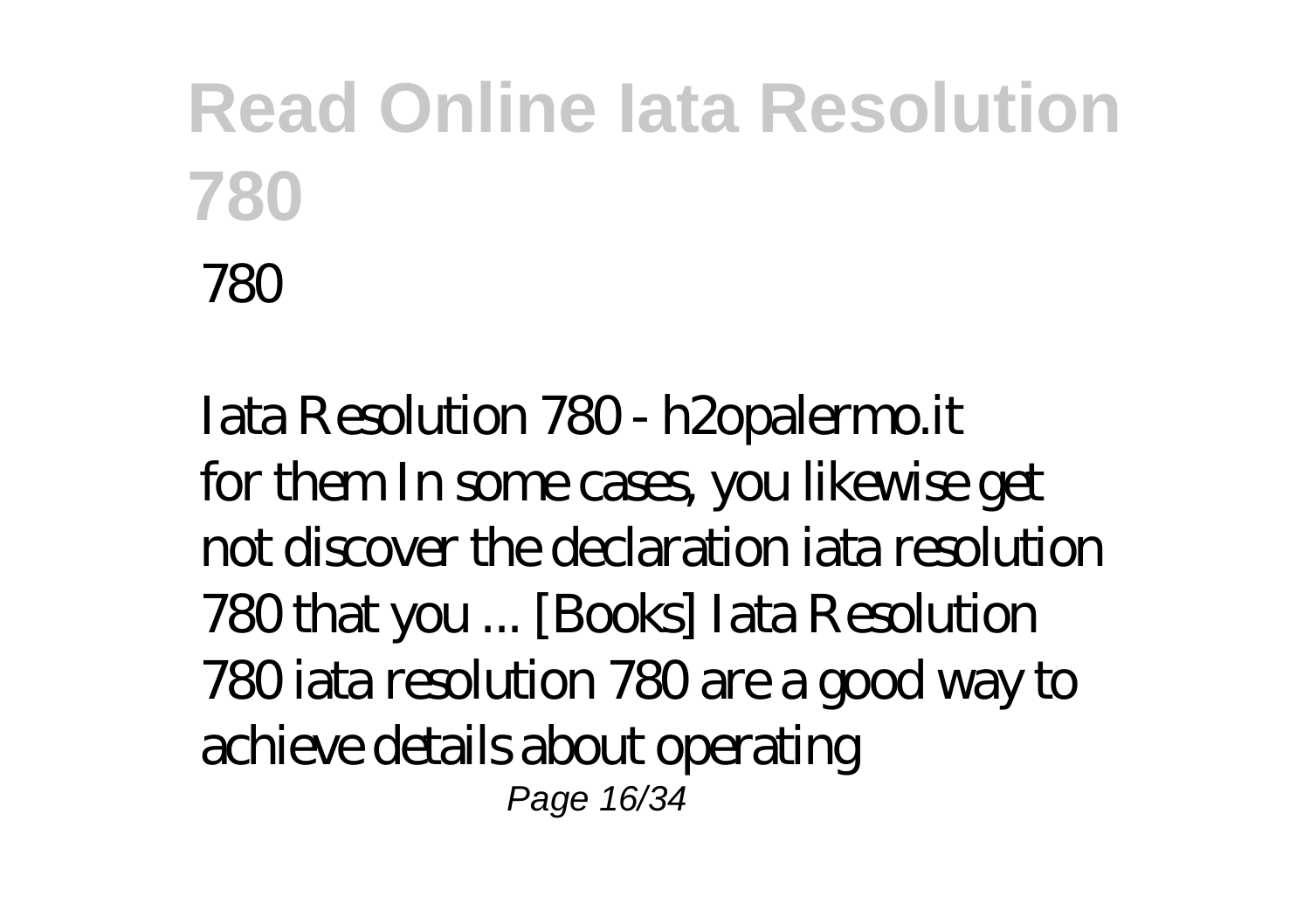certainproducts. Many products that you buy can be obtained using instruction manuals. These user guides are clearlybuilt to give step-by-step information about how you ought to go ahead in operating certain equipments. IATA RESOLUTION 780 PDF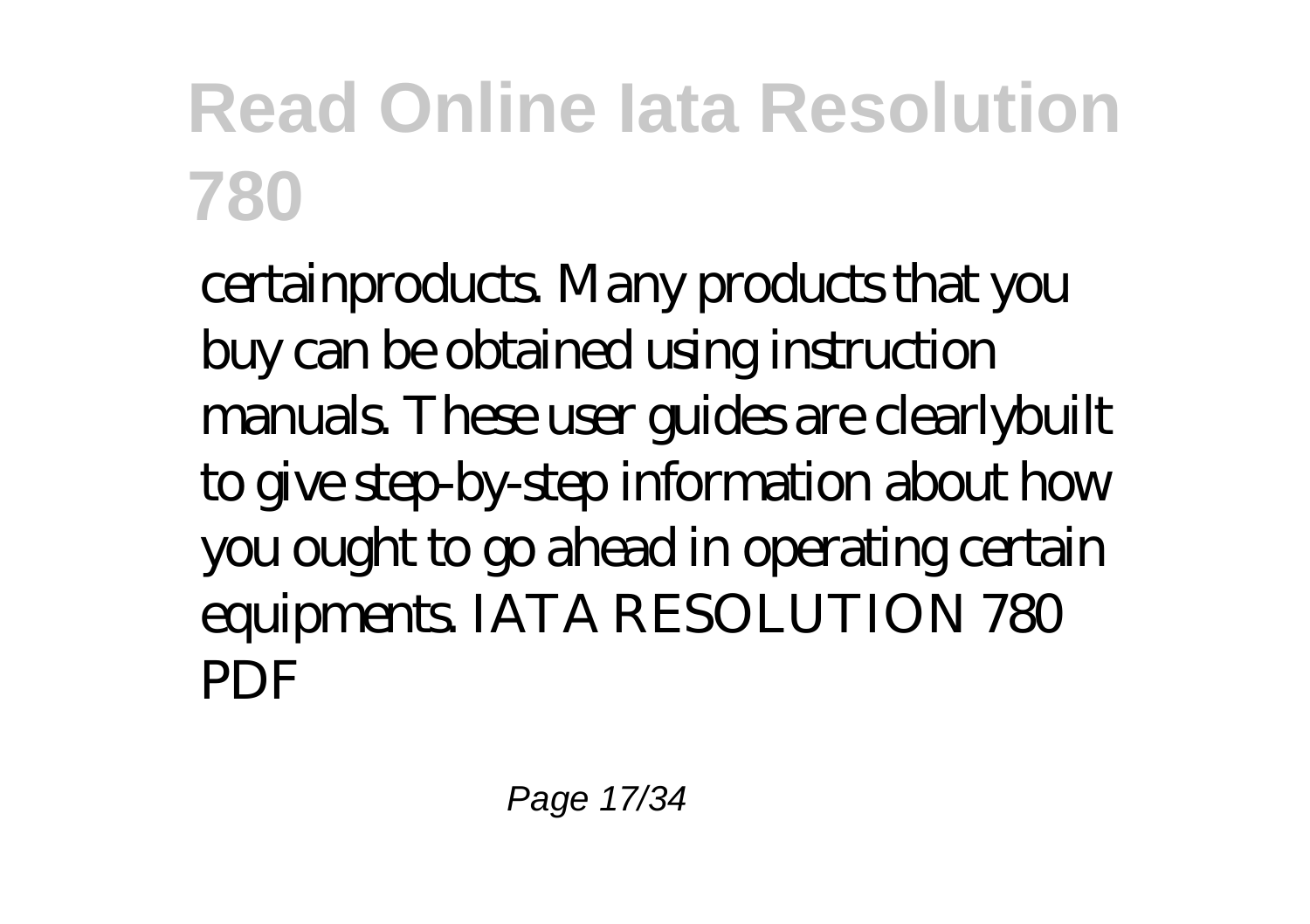*Iata Resolution 780 tgfxvf.fsmeax.wearabletec.co* Read Book Iata Resolution 780 Iata Resolution 780 Recognizing the mannerism ways to get this books iata resolution 780 is additionally useful. You have remained in right site to start getting this info. get the iata resolution 780 link Page 18/34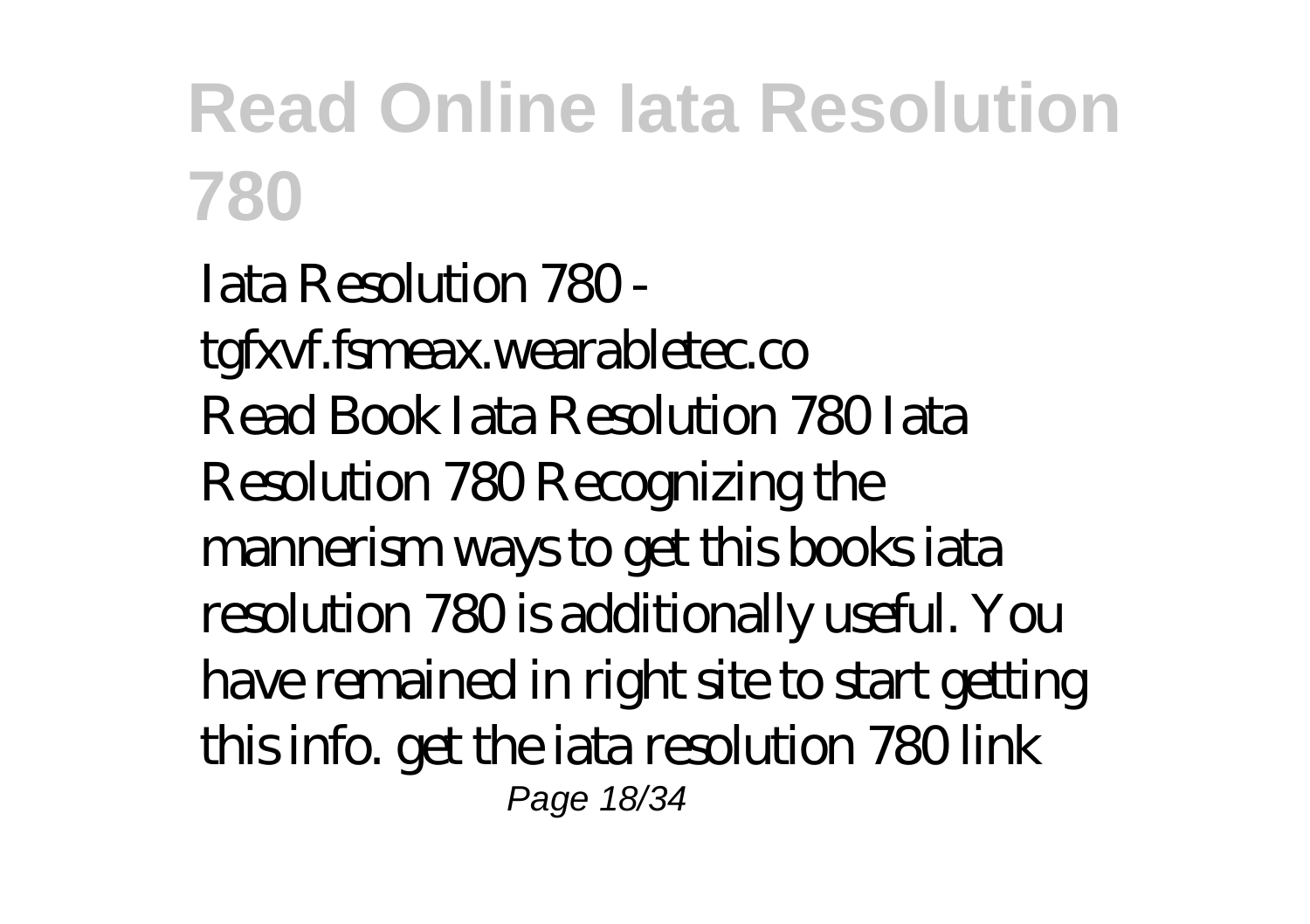that we offer here and check out the link. You could purchase guide iata resolution 780 or acquire it as soon ...

*Iata Resolution 780 engineeringstudymaterial.net* IATA Resolution 766 (Interline Passenger Reservation Procedures) states that Page 19/34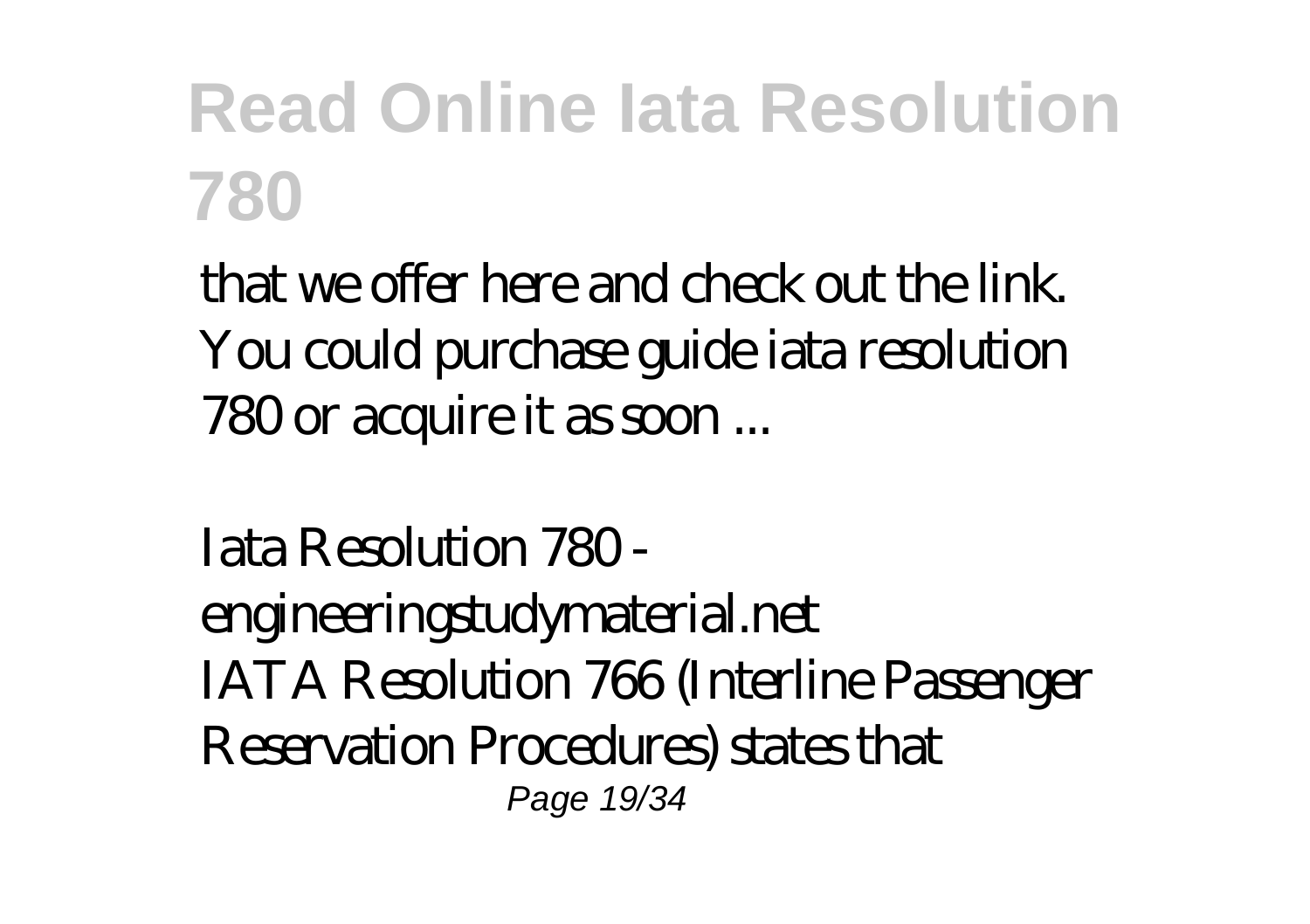whenever a passenger arrives at an interline point too late to make his connection, it is the responsibility of the delivering airline to cancel any continuing space that cannot be used and rebook the passenger as necessary.

*Interline Considerations on Irregular* Page 20/34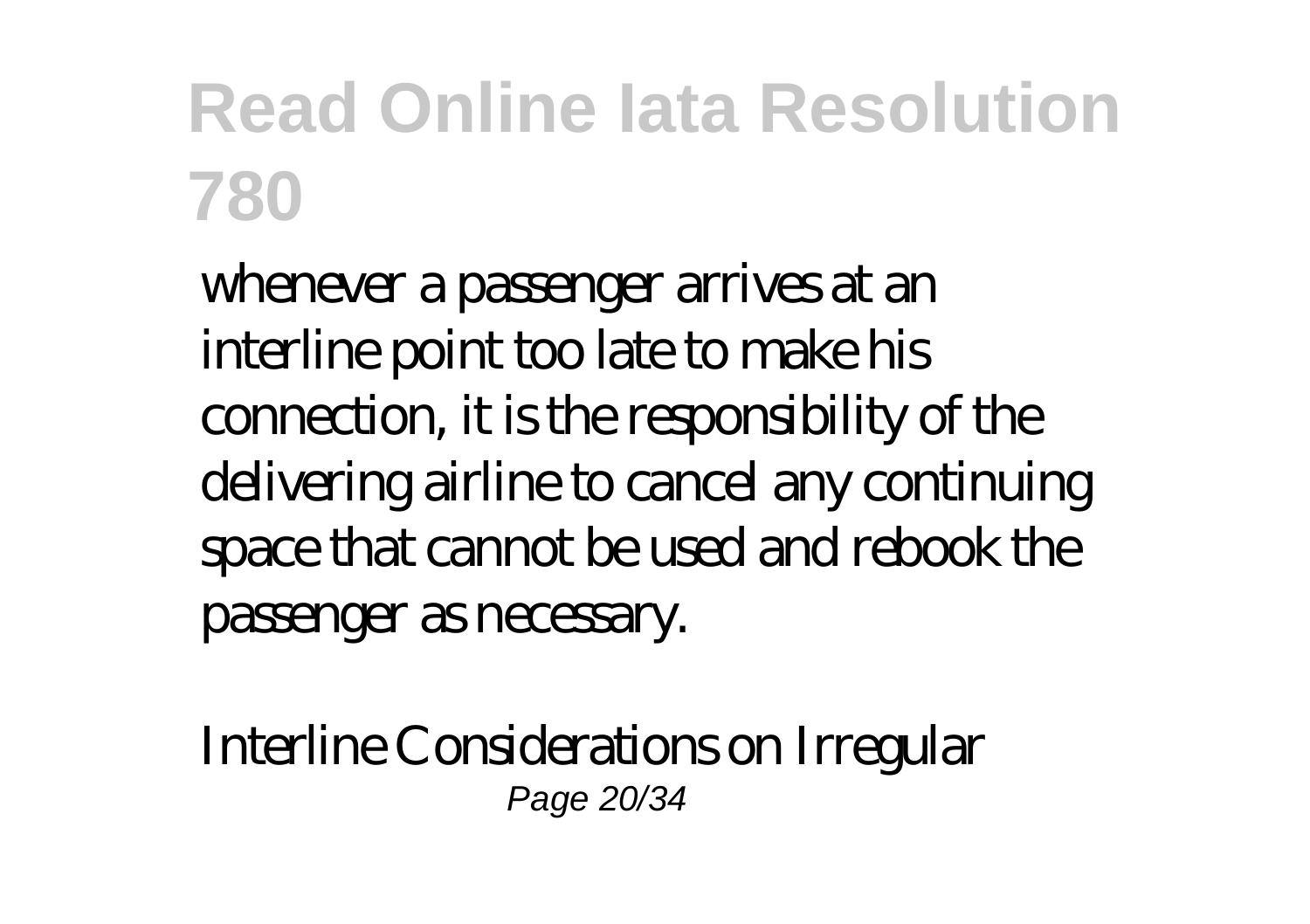*Operations ... - IATA* IATA Resolution 753 on baggage tracking enables airlines to address the challenge of baggage mishandling by implementing cross-industry tracking for every baggage journey. Baggage Tracking is part of the IATA End to End baggage program that aims to improve efficiencies in baggage Page 21/34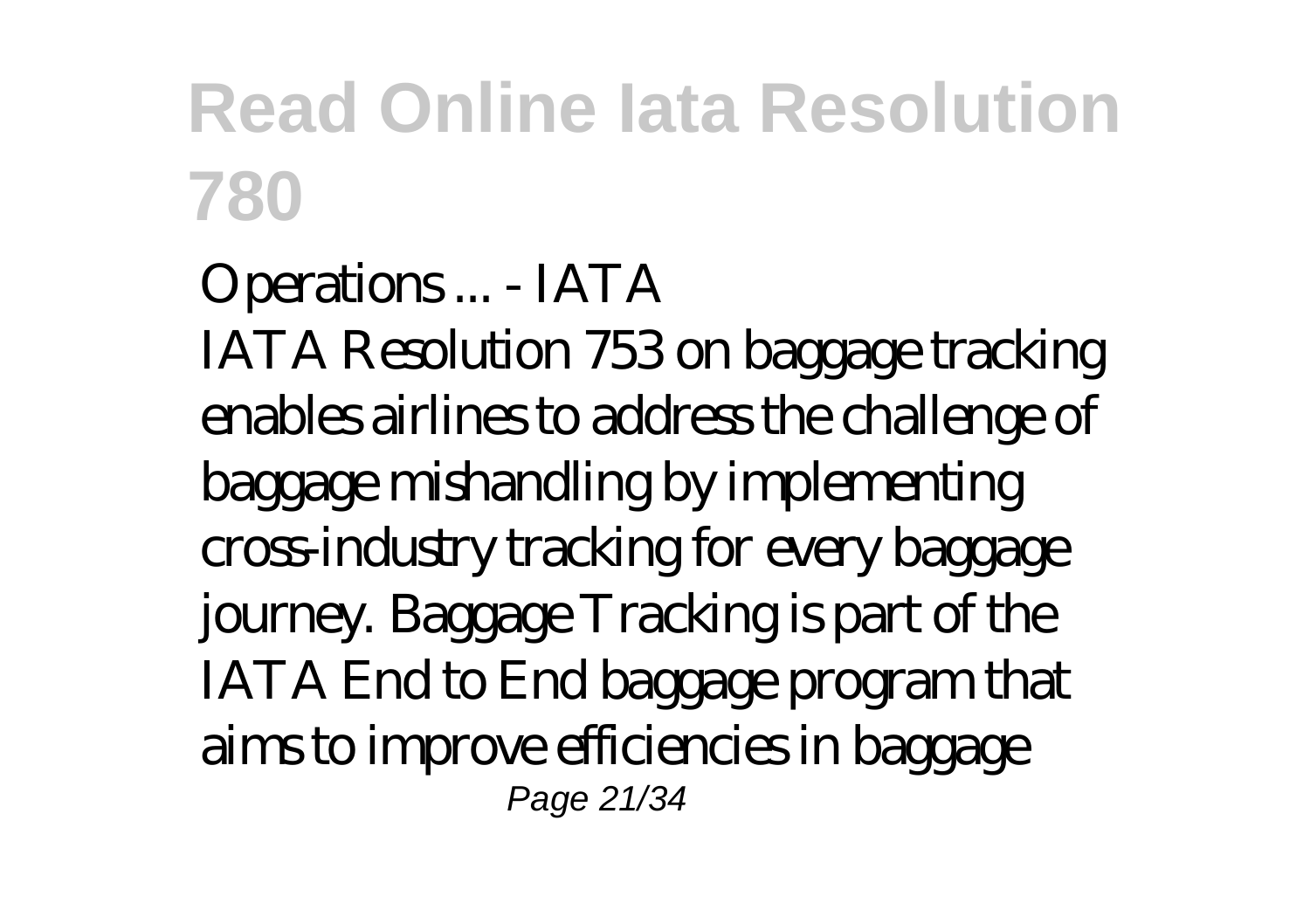handling operations to meet the changing demands of passengers as the air transport industry is set to double in ...

*IATA - Baggage Tracking* The Cargo Services Conference (CSC) is responsible for the development and maintenance of standards for cargo Page 22/34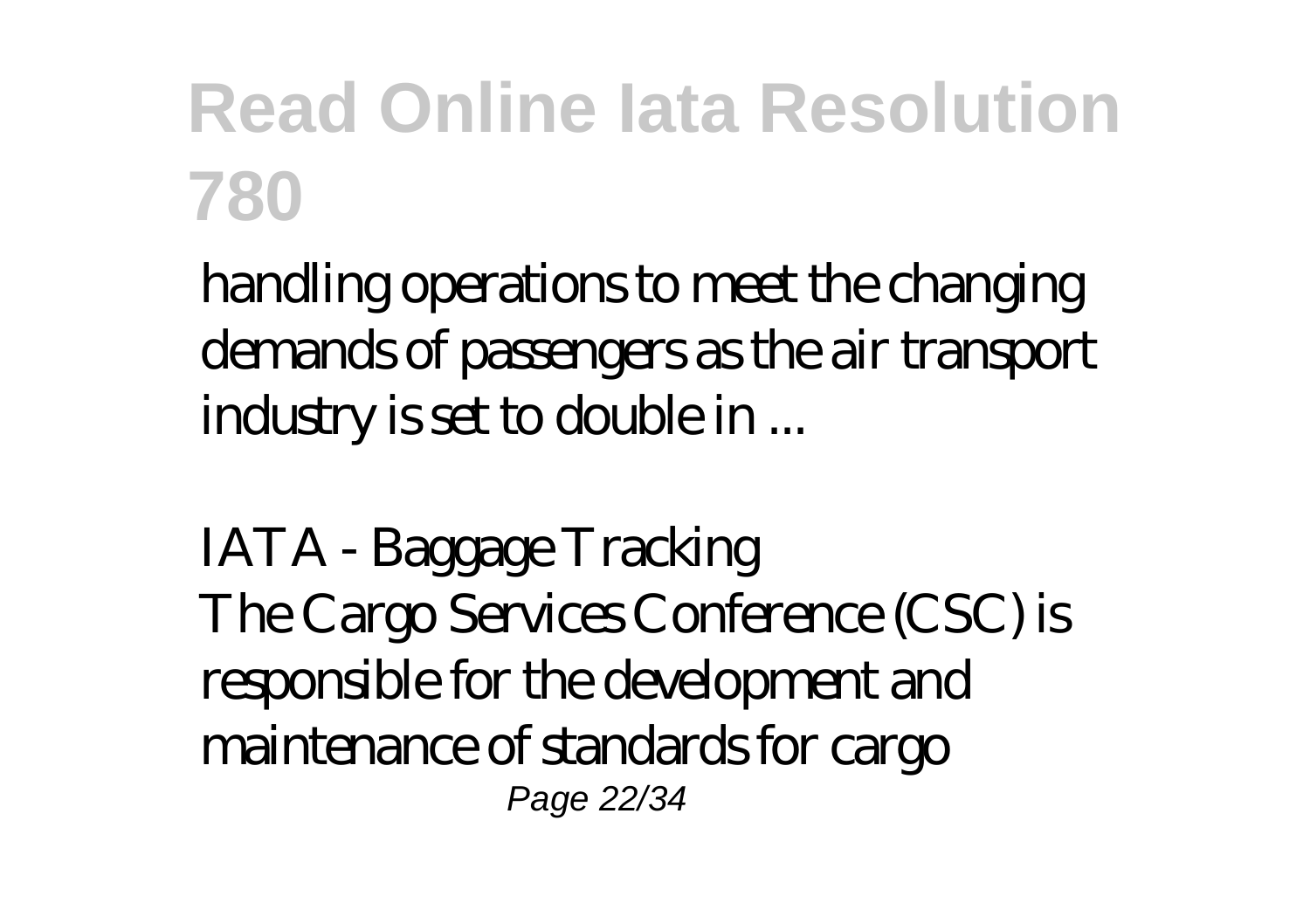industry procedures. The Cargo Services Resolution Manual (CSCRM) includes all amendments adopted at the 38th Cargo Services Conference held in March 2016.

*IATA - Cargo Services Conference Resolution* Resolution Iata 788. Fill out, securely sign, Page 23/34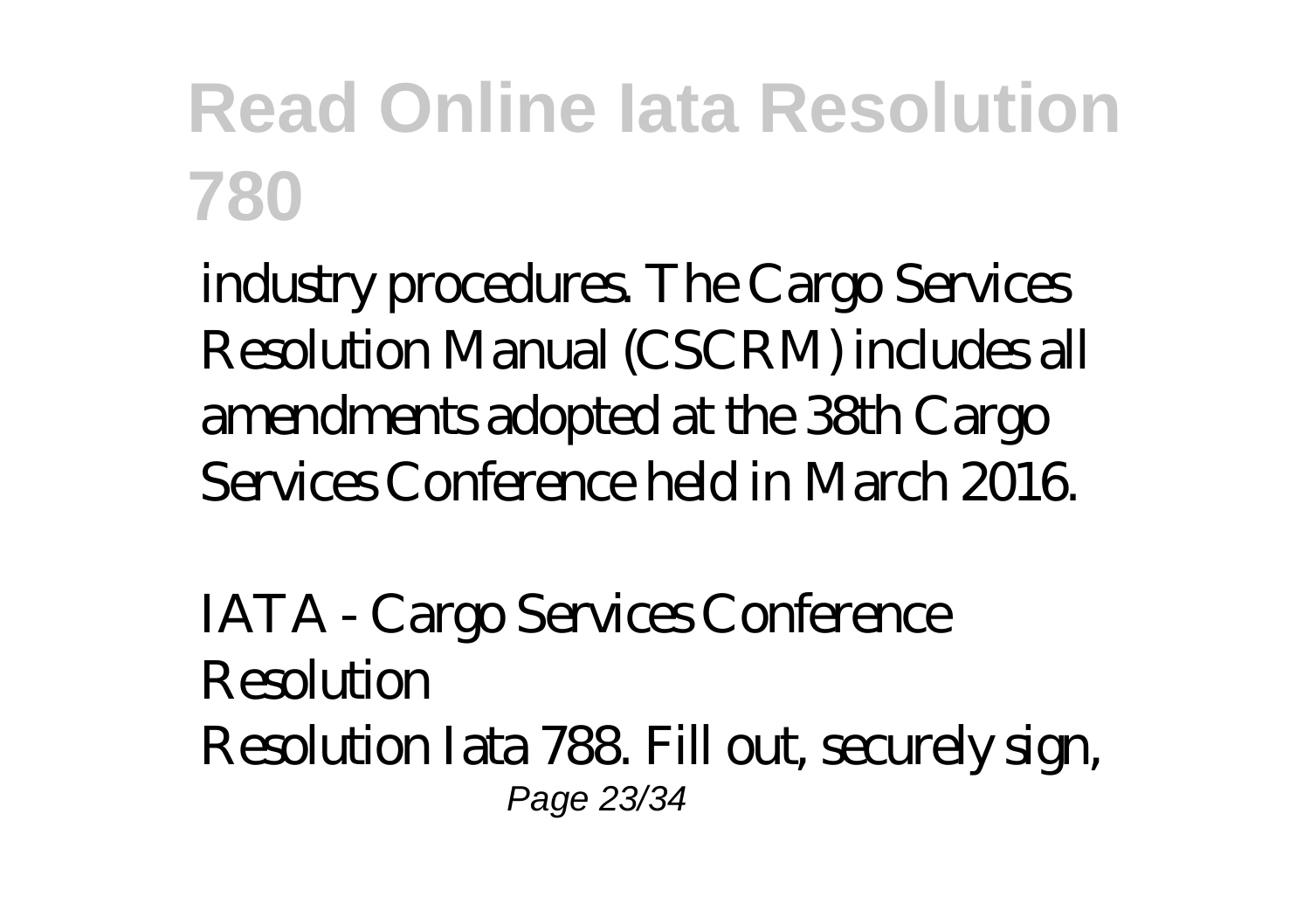print or email your iata iordanie resolution 788 iata form instantly with SignNow. The most secure digital platform to get legally binding, electronically signed documents in just a few seconds. Available for PC, iOS and Android. Start a free trial now to save yourself time and money!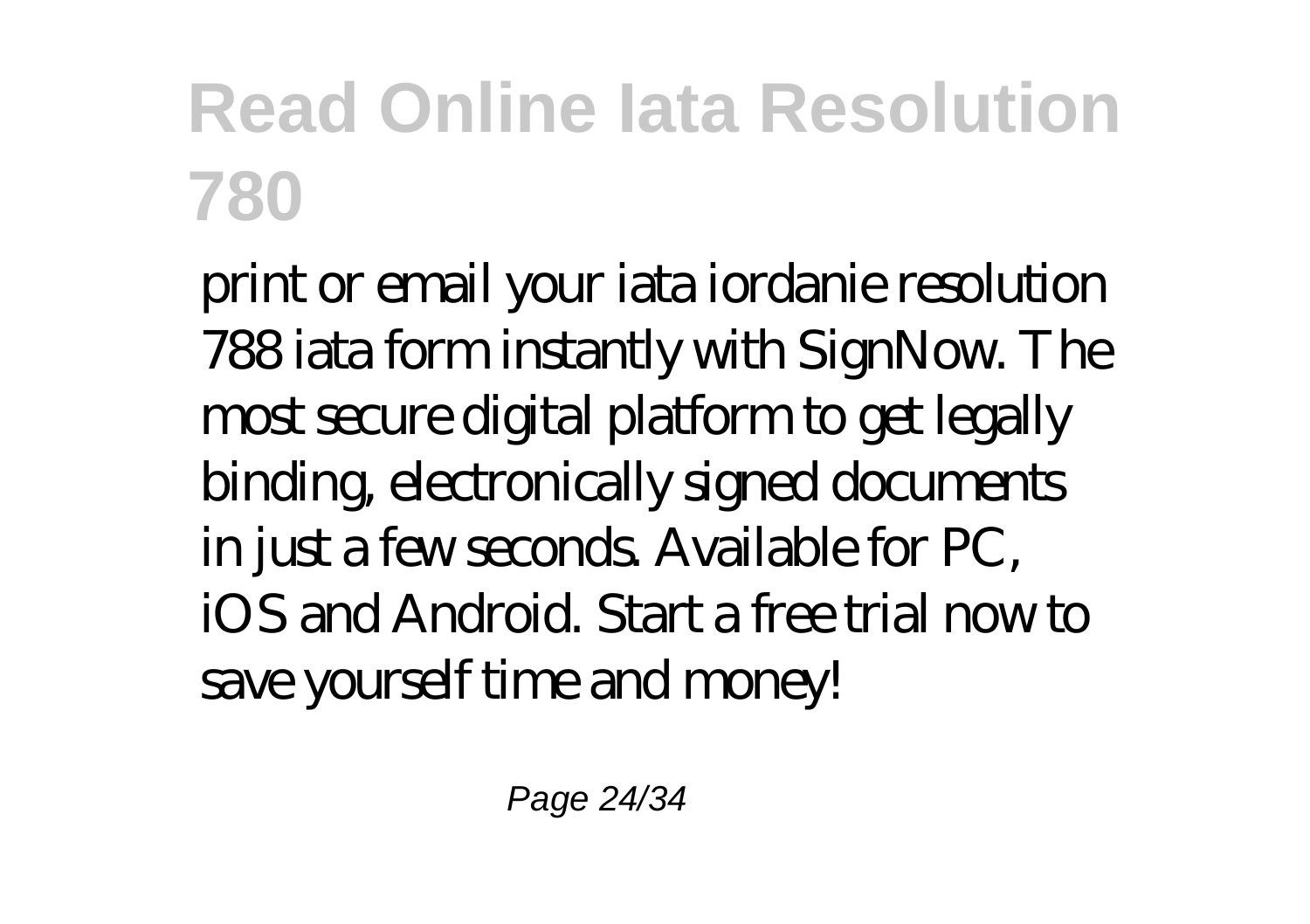*Iata Resolution 788 - Fill Out and Sign Printable PDF ...*

[Books] Iata Resolution 780 As per IATA resolution 788, all full-time employees of an airline are entitled to reciprocal travel privileges with partner airlines. Do Airline Employees (Non Crew) Get Reciprocal Privileges ... www.iata.org Page 25/34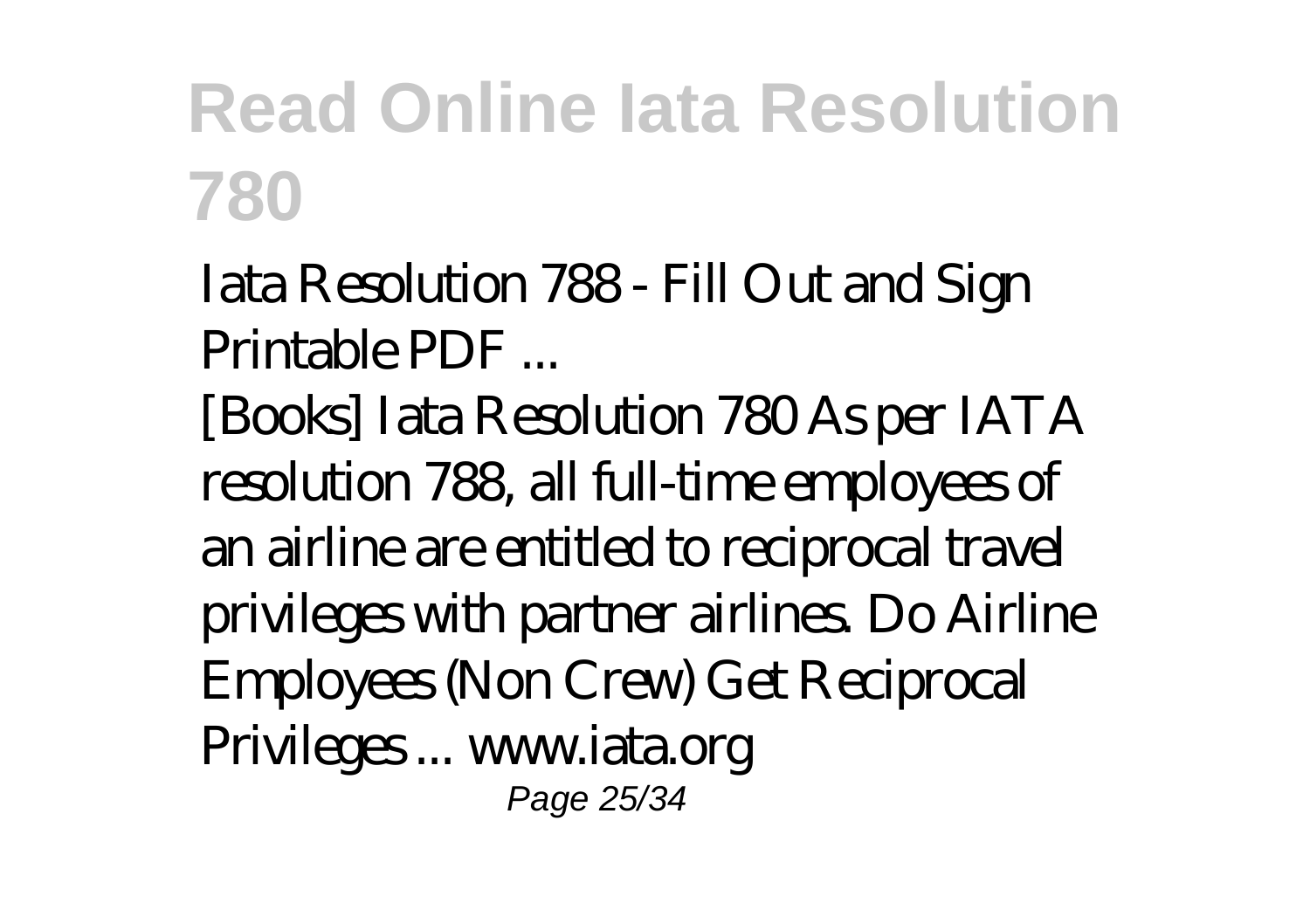#### RESOLUTION 812 - PASSENGER SALES AGENCY RULES PAC1(54)812 (except USA)

*Iata Resolution 788 - akmach.cz* IATA (International Air Transport Association) Resolution 302 related to baggage provision Resolved that, unless Page 26/34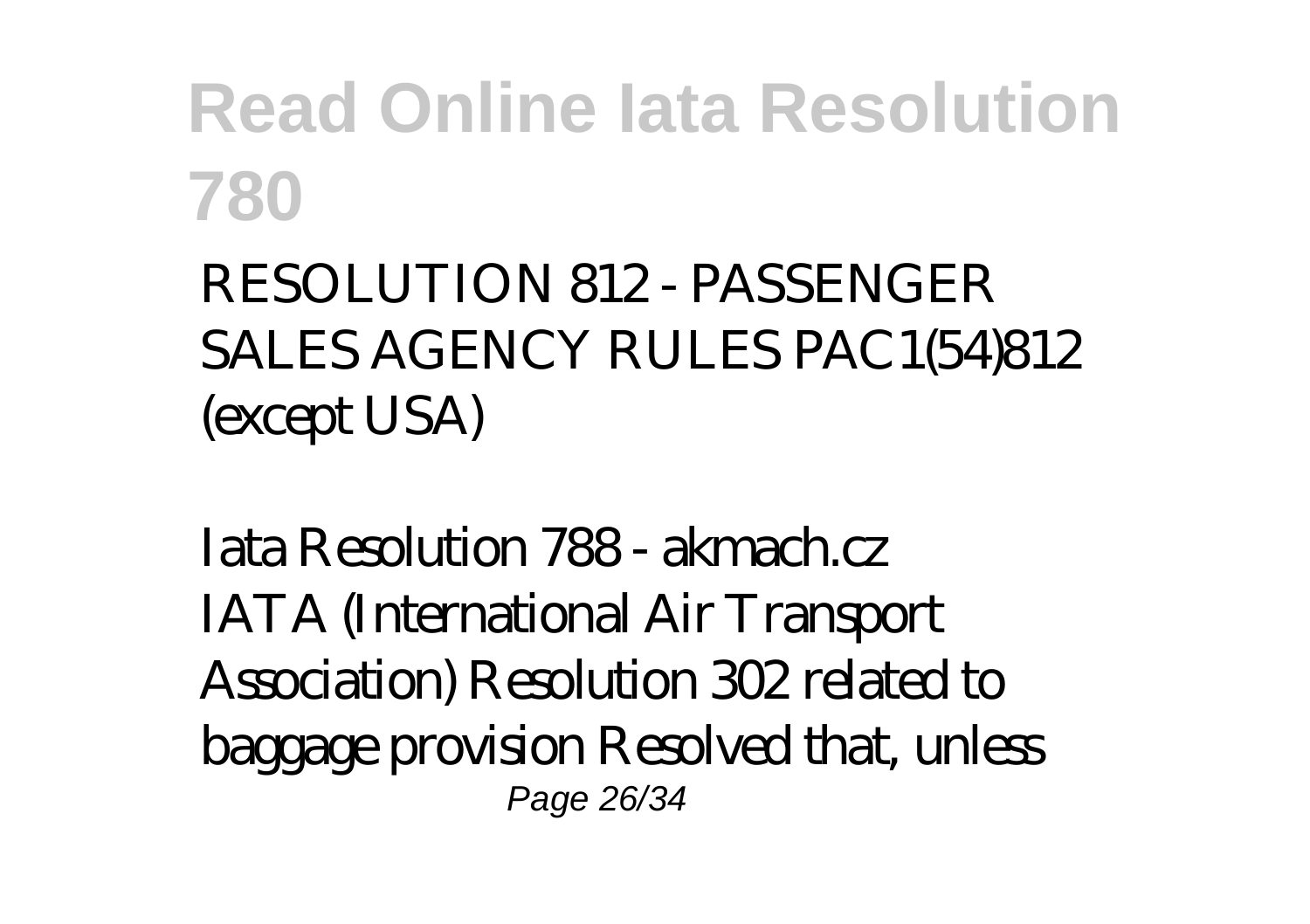otherwise agreed the following baggage provisions selection process should apply for interline journeys. 1) Baggage provisions are defined as free baggage allowance rules and baggage charges.

*IATA Resolution 302 - Lidot.lv* conditions of Resolution 880 and declares Page 27/34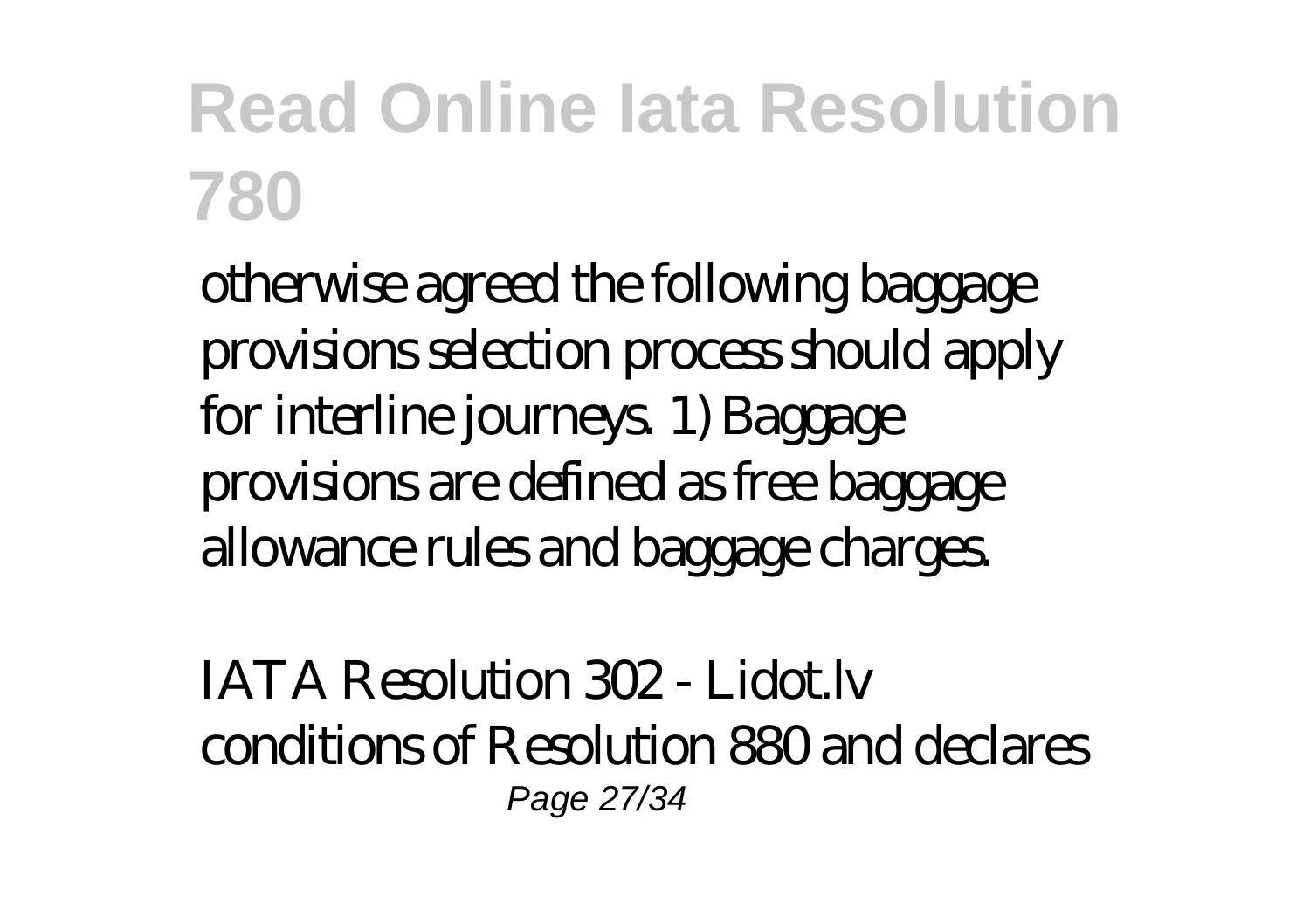that this Application is made in accordance with those terms and conditions. In particular, the clauses relating to eligibility of the Agent and eligibility of the person travelling have been noted. We undertake to pay the amount of fare due to the Airline as a consequence of this Application. Page 28/34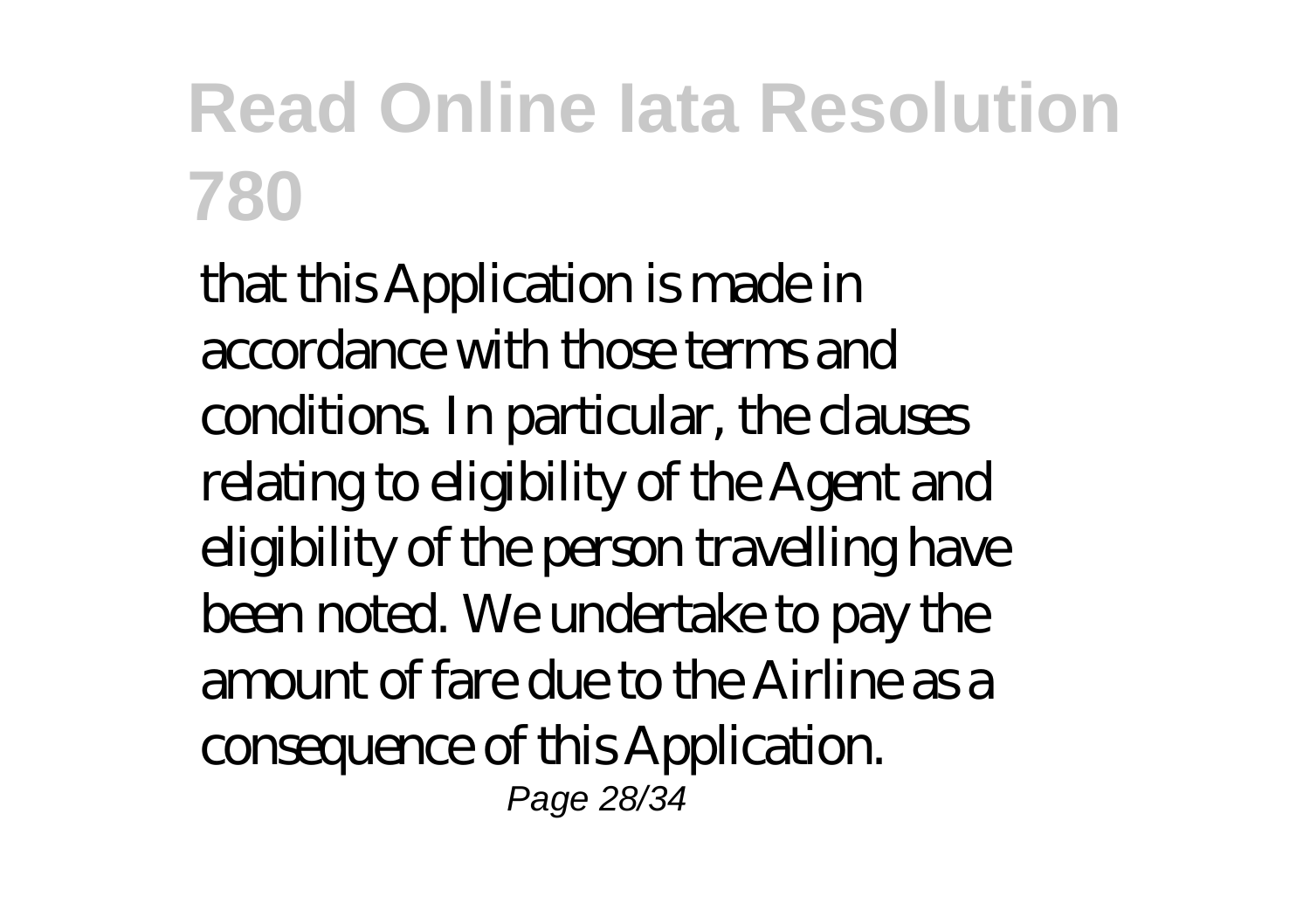*Resolution 880 — Attachment 'A' RESOLUTION 880 XYZ TRAVEL ...* iata resolution 780 are a good way to achieve details about operating certainproducts. Many products that you buy can be obtained using instruction manuals. These user guides are clearlybuilt Page 29/34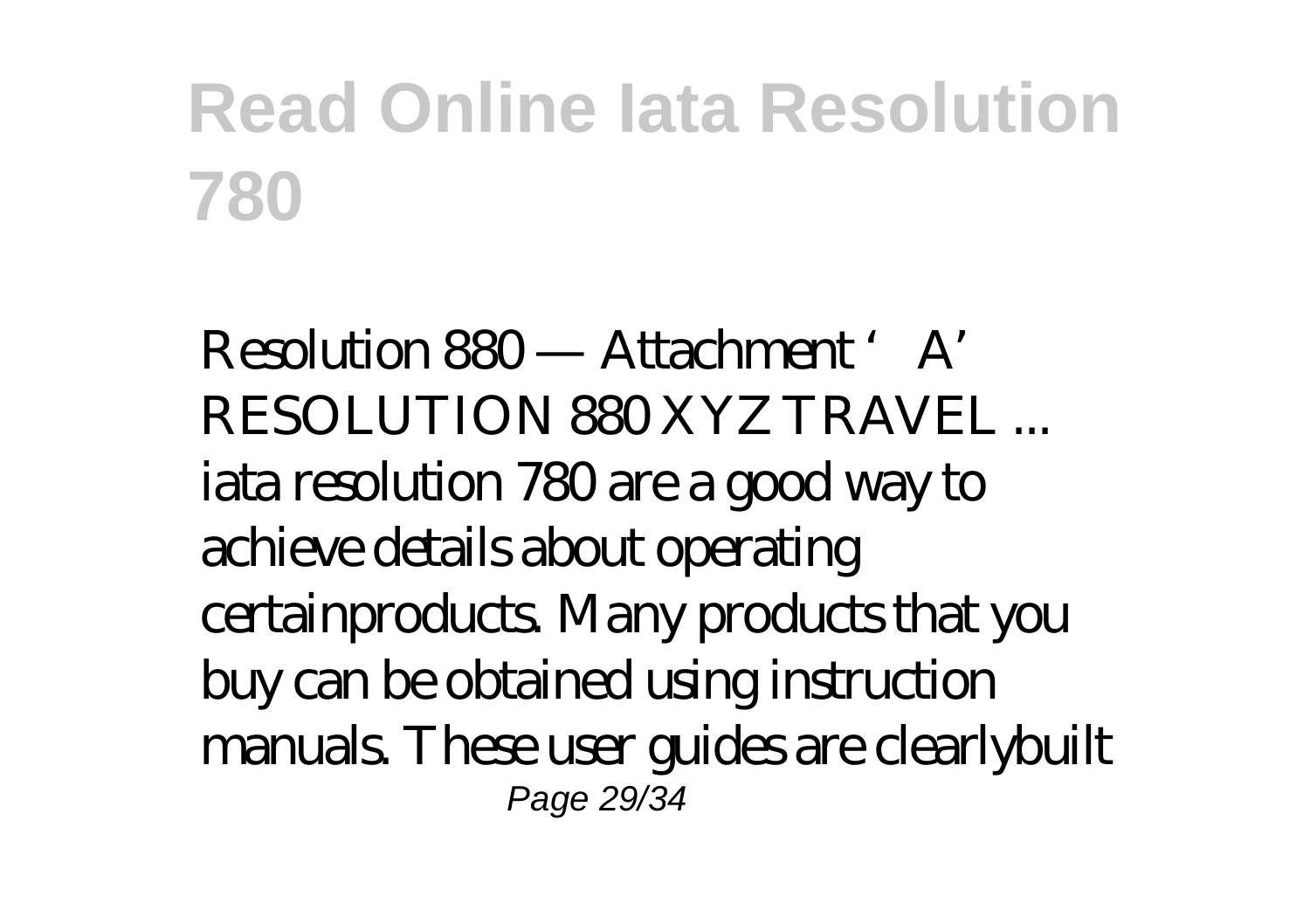to give step-by-step information about how you ought to go ahead in operating certain equipments.

#### *Iata Resolution 788 pompahydrauliczna.eu* Resolution 780—Attachment 'A' 1.10

"BAGGAGE TAG, INTERLINE" is Page 30/34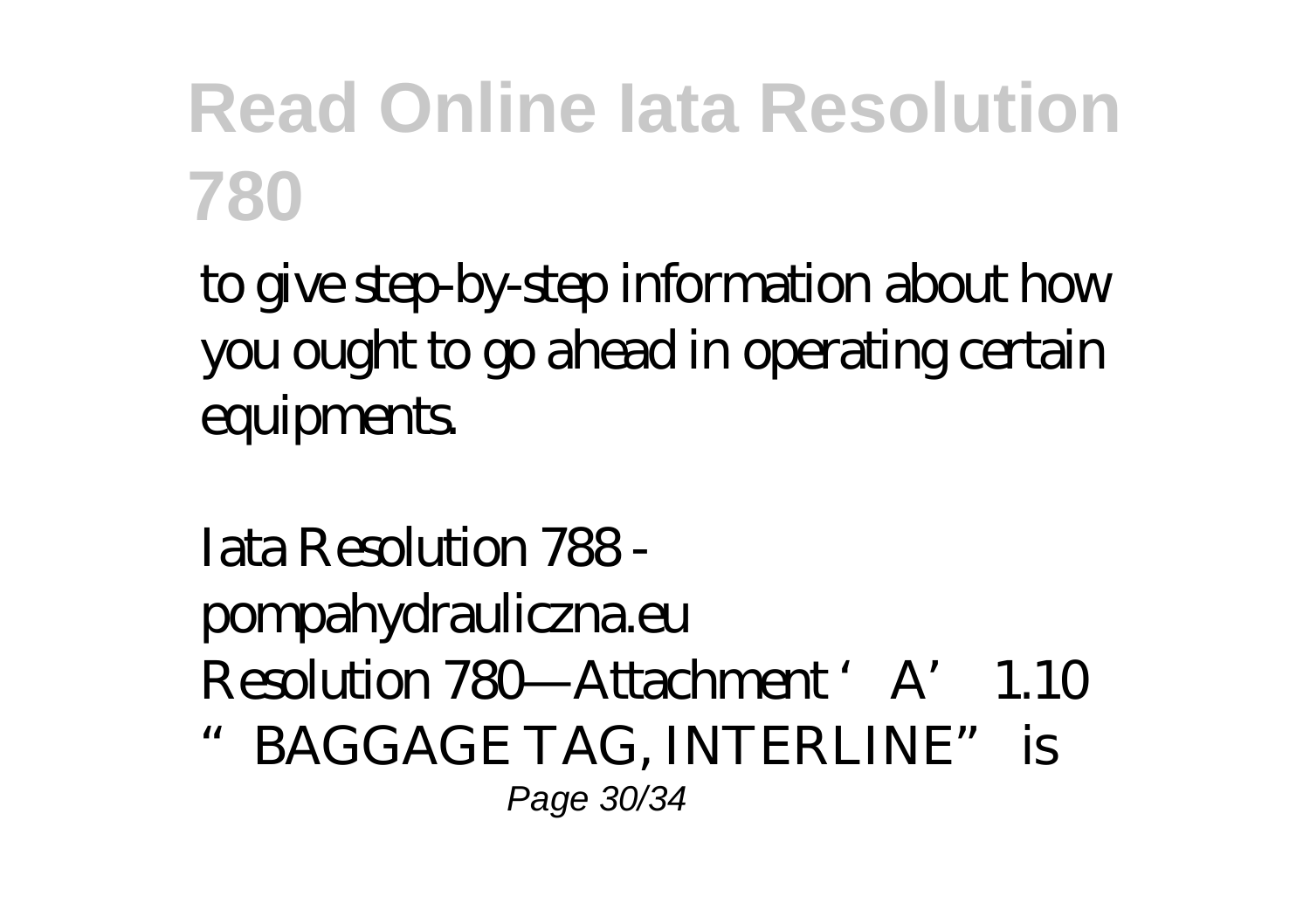the tag form currently approved by the A4A and/or IATA for interline use and issued by the originating airline for the identifi- cation of through checked interline baggage. 1.11 "CLAIM" is a written demand for compensation, prepared and signed by or on behalf of the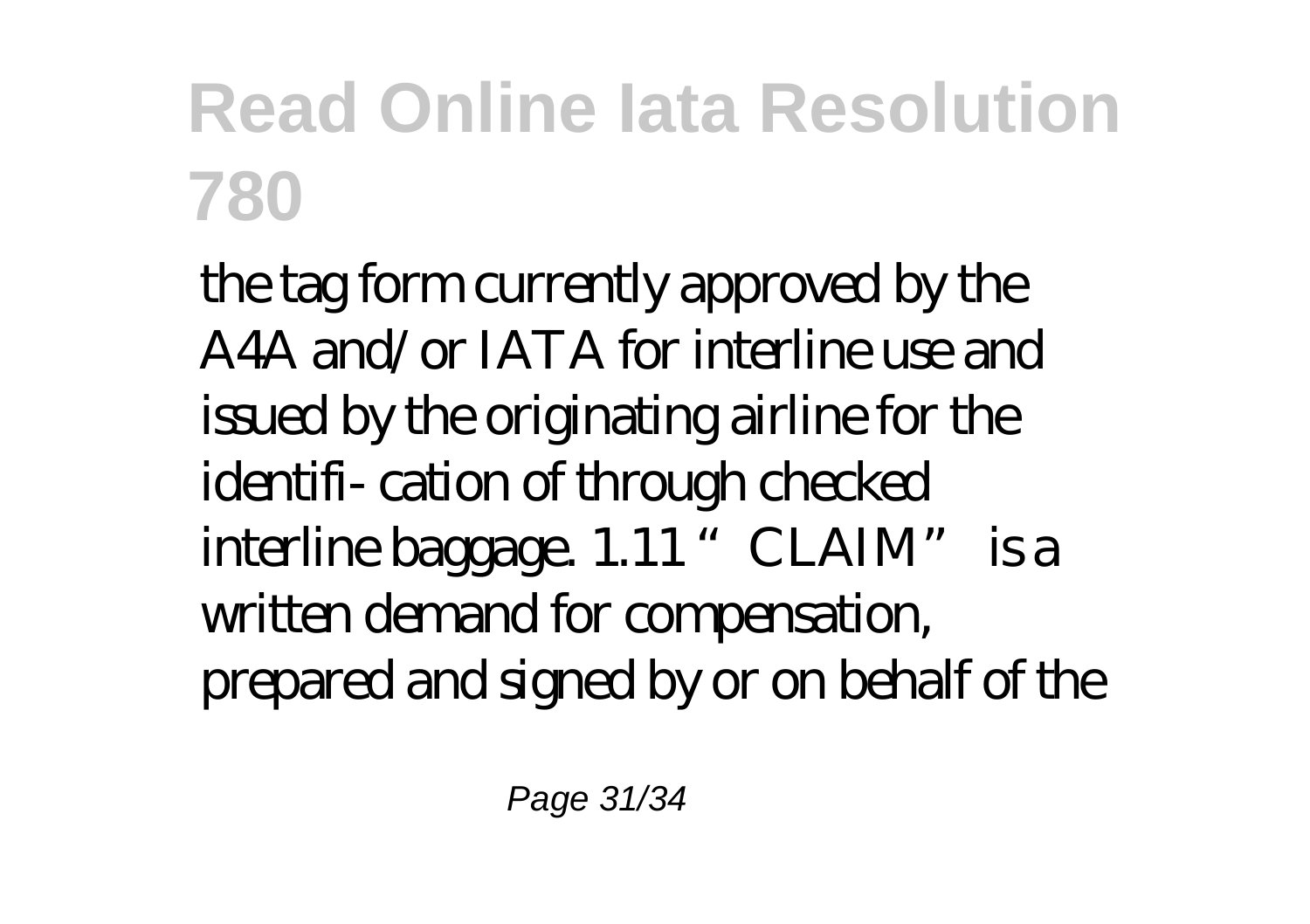*Iata Resolution Form 880 pompahydrauliczna.eu* Iata Resolution 788 Forums IATA resolution 788 - PPRuNe Forums Resolution 780—Attachment 'A' 1.10 "BAGGAGE TAG, INTERLINE" is the tag form currently approved by the A4A and/or IATA for interline use and Page 32/34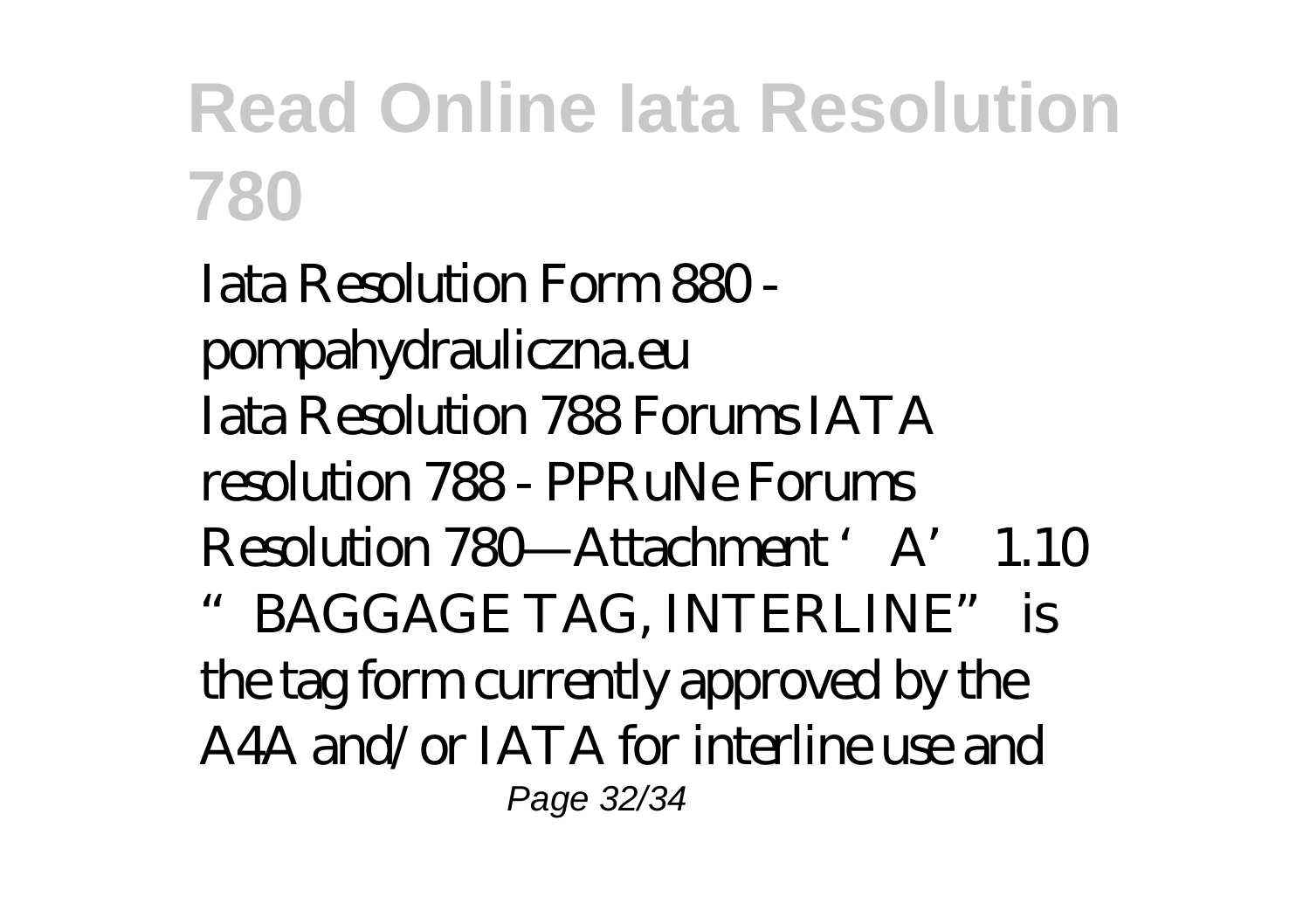issued by the originating airline for the identifi-Iata Resolution 788 - Page 5/26 Iata Resolution 788 Forums modapktown.com